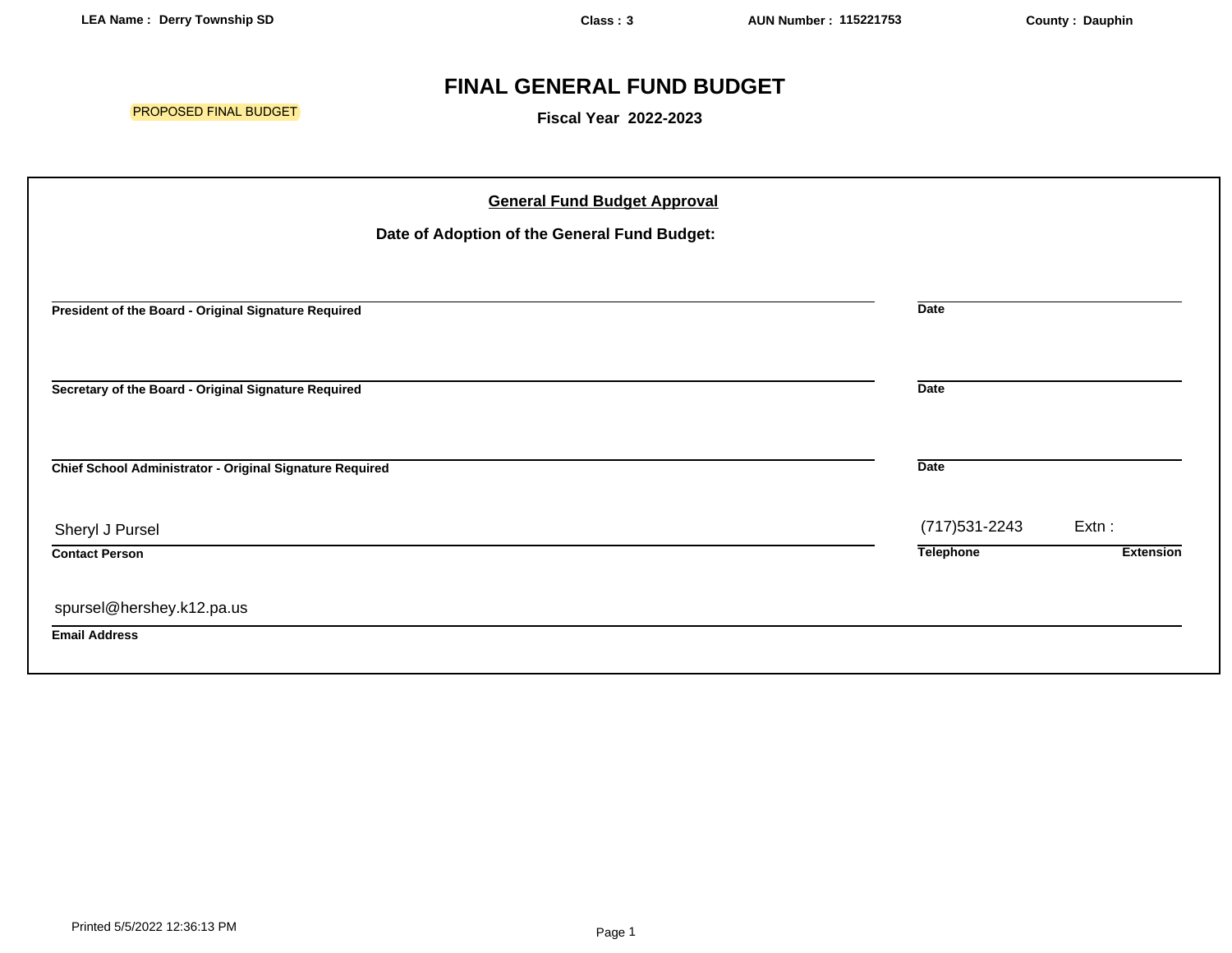# **CERTIFICATION OF USE OF PDE-2028**

## **FOR PUBLIC INSPECTION OF 2022-2023 PROPOSED BUDGET**

24 PS 6-687(a)(1)

(03/2006)

| <b>School District Name:</b> | County : | <b>AUN Number:</b> |
|------------------------------|----------|--------------------|
| <b>Derry Township SD</b>     | Dauphin  | 115221753          |

Section 687(a)(1) of the School Code requires the president of the board of school directors of each school district to certify to the Department of Education that the proposed budget was prepared, presented and will be made available for public inspection using the uniform form prepared and furnished by the Department of Education.

**I hereby certify that the above information is accurate and complete.**

| <b>SIGNATURE OF SCHOOL BOARD</b><br><b>PRESIDENT</b> | <b>DATE</b> |
|------------------------------------------------------|-------------|
|                                                      |             |

**DUE DATE: IMMEDIATELY FOLLOWING ADOPTION OF PROPOSED FINAL GENERAL FUND BUDGET**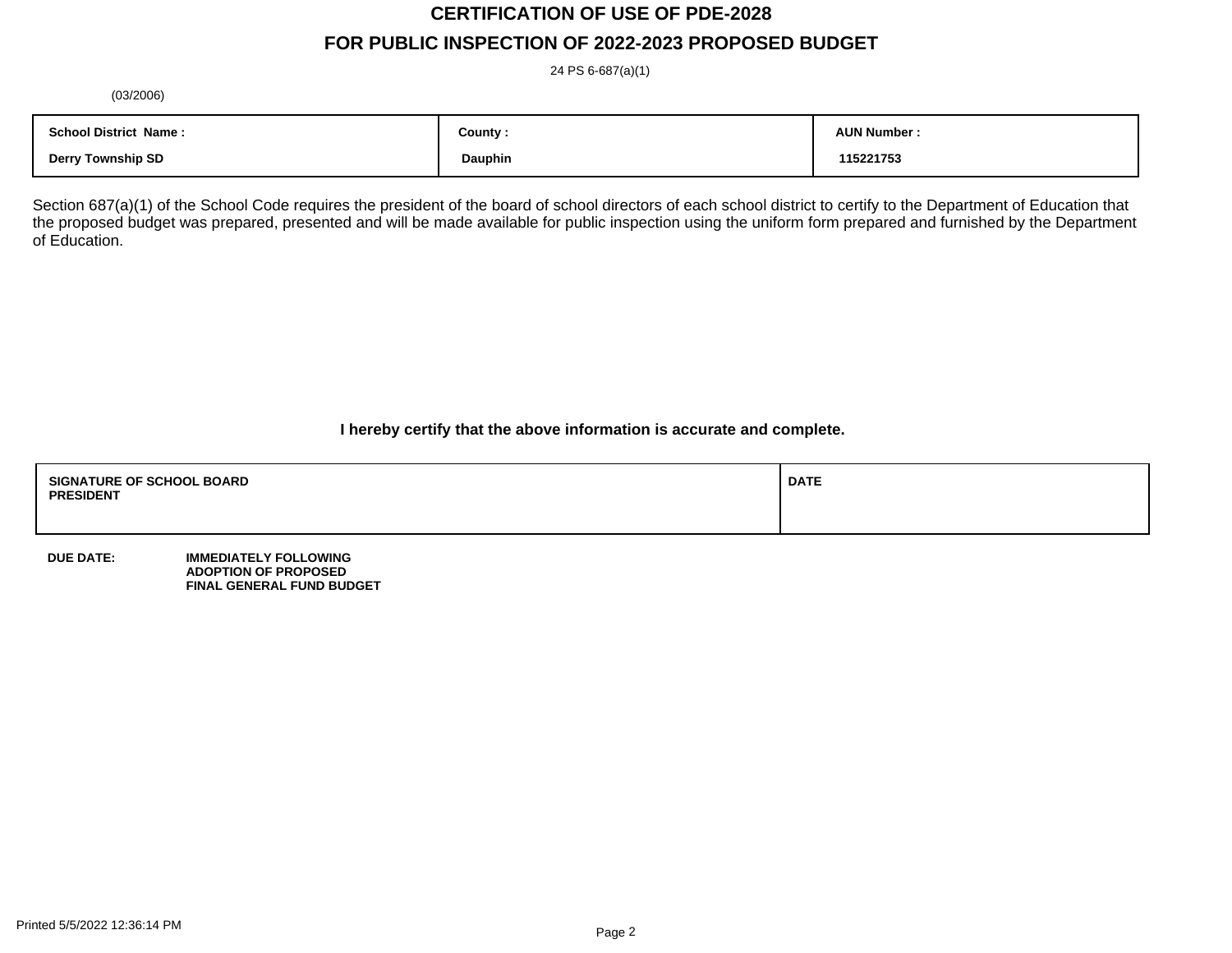#### **2022-2023 Final General Fund Budget Validations**

**LEA : 115221753 Derry Township SD**

**Page - 1 of 1**

| Val Number | <b>Description</b>                                                                                                                                                                                                                                                                                                                                                                                      | <b>Justification</b>              |
|------------|---------------------------------------------------------------------------------------------------------------------------------------------------------------------------------------------------------------------------------------------------------------------------------------------------------------------------------------------------------------------------------------------------------|-----------------------------------|
| 1010       | Budget Approval Date is required before submission on Contact Screen and<br>cannot be a future date.                                                                                                                                                                                                                                                                                                    |                                   |
| 1550       | Tax Data: The difference between (a) Assessed Value Exclusion per Homestead<br>multiplied by (b) number of Approved Homesteads/Farmsteads multiplied by real<br>estate tax rate and (c) Approximate Dollar Value of Homestead Exclusions<br>should be within 2% of (c) Approximate Dollar Value of Homestead Exclusions.<br>$(A \times B \times TR) - C$ : \$672,468.00<br>$C \times 2\%$ : \$13,449.36 | These values will be u<br>budget. |
| 1780       | Tax Data: Amount for 2022-23 State Property Tax Reduction Allocation has been<br>changed. Provide a justification.<br>User entered amount for 7340: \$672,468.00<br>Pre-loaded amount for 7340: \$838,505.00                                                                                                                                                                                            | This will be updated fo           |
| 2300       | Tax Data: 7340 State Property Tax Reduction Allocation amount entered must<br>match PDE amount. Please correct on Tax Data Screen.<br>7340 LEA Amount: \$672,468.00<br>7340 PDE Amount: \$838,505.00                                                                                                                                                                                                    |                                   |
|            |                                                                                                                                                                                                                                                                                                                                                                                                         |                                   |

8080 Ending Fund Balance Entry and Budgetary Reserve: If 0850 Estimated Ending Unassigned Fund Balance is not equal to 0, a justification must be entered below. These funds will be used for unexpected expenditures or decrease in revenues that may arise during the year.

updated for the final

or the final budget.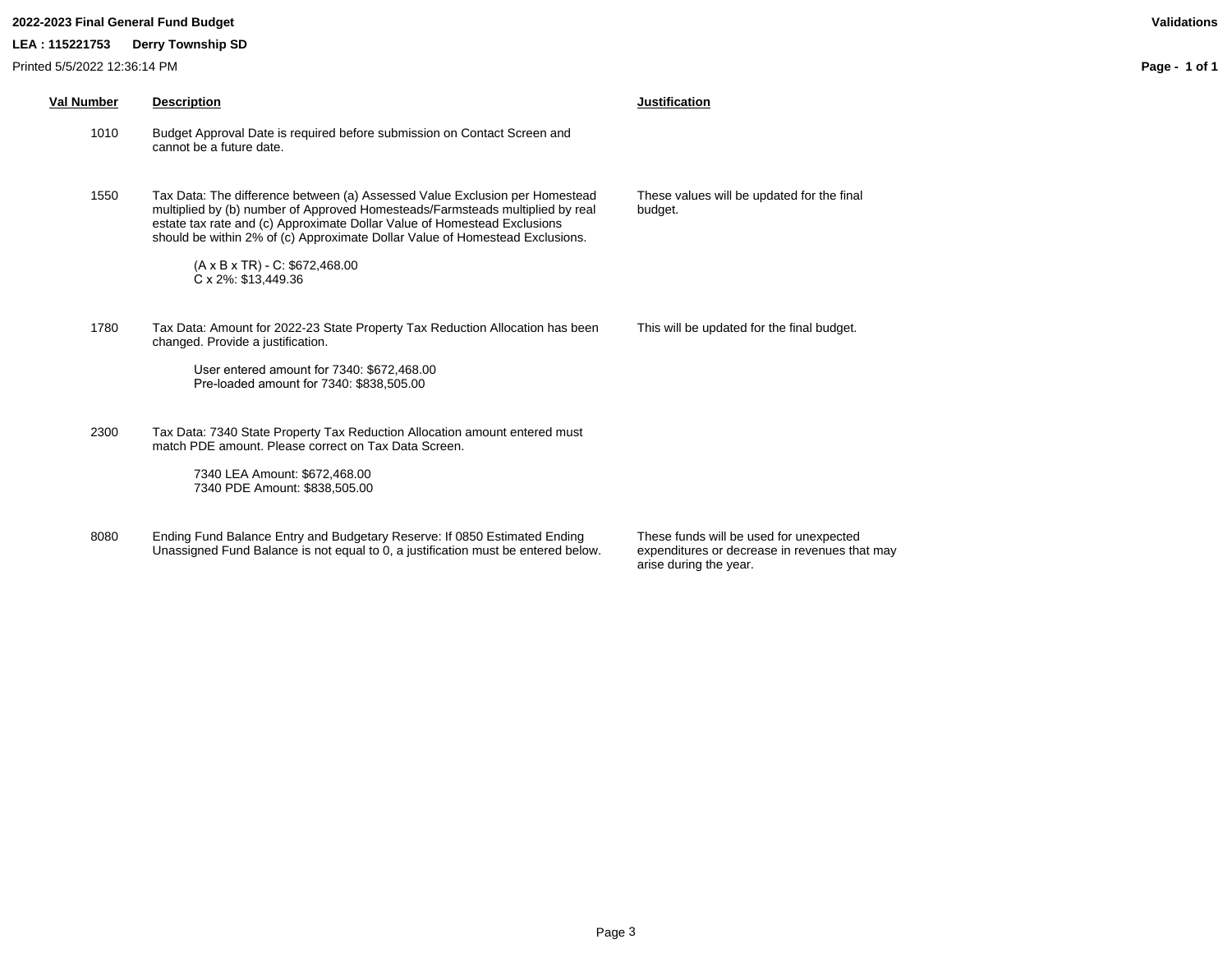| 2022-2023 Final General Fund Budget                                                                                                                   | <b>Estimated Revenues and Other Financing Sources: Budget Summary</b> |               |  |
|-------------------------------------------------------------------------------------------------------------------------------------------------------|-----------------------------------------------------------------------|---------------|--|
| LEA: 115221753<br><b>Derry Township SD</b>                                                                                                            |                                                                       |               |  |
| Printed 5/5/2022 12:36:16 PM                                                                                                                          |                                                                       | Page - 1 of 1 |  |
| <b>ITEM</b>                                                                                                                                           | <b>AMOUNTS</b>                                                        |               |  |
| Estimated Beginning Unreserved Fund Balance Available for Appropriation and Reserves Scheduled For Liquidation<br><b>During The Fiscal Year</b>       |                                                                       |               |  |
| 0810 Nonspendable Fund Balance                                                                                                                        | 171,456                                                               |               |  |
| 0820 Restricted Fund Balance                                                                                                                          |                                                                       |               |  |
| 0830 Committed Fund Balance                                                                                                                           | 2,884,692                                                             |               |  |
| 0840 Assigned Fund Balance                                                                                                                            |                                                                       |               |  |
| 0850 Unassigned Fund Balance                                                                                                                          | 4,888,935                                                             |               |  |
| Total Estimated Beginning Unreserved Fund Balance Available for Appropriation and Reserves Scheduled For Liquidation<br><b>During The Fiscal Year</b> |                                                                       | \$7,773,627   |  |
| <b>Estimated Revenues And Other Financing Sources</b>                                                                                                 |                                                                       |               |  |
| 6000 Revenue from Local Sources                                                                                                                       | 51,527,591                                                            |               |  |
| 7000 Revenue from State Sources                                                                                                                       | 13,640,901                                                            |               |  |
| 8000 Revenue from Federal Sources                                                                                                                     | 3,206,965                                                             |               |  |
| 9000 Other Financing Sources                                                                                                                          | 2,324,869                                                             |               |  |
| <b>Total Estimated Revenues And Other Financing Sources</b>                                                                                           |                                                                       | \$70,700,326  |  |
| Total Estimated Fund Balance, Revenues, and Other Financing Sources Available for Appropriation                                                       |                                                                       | \$78,473,953  |  |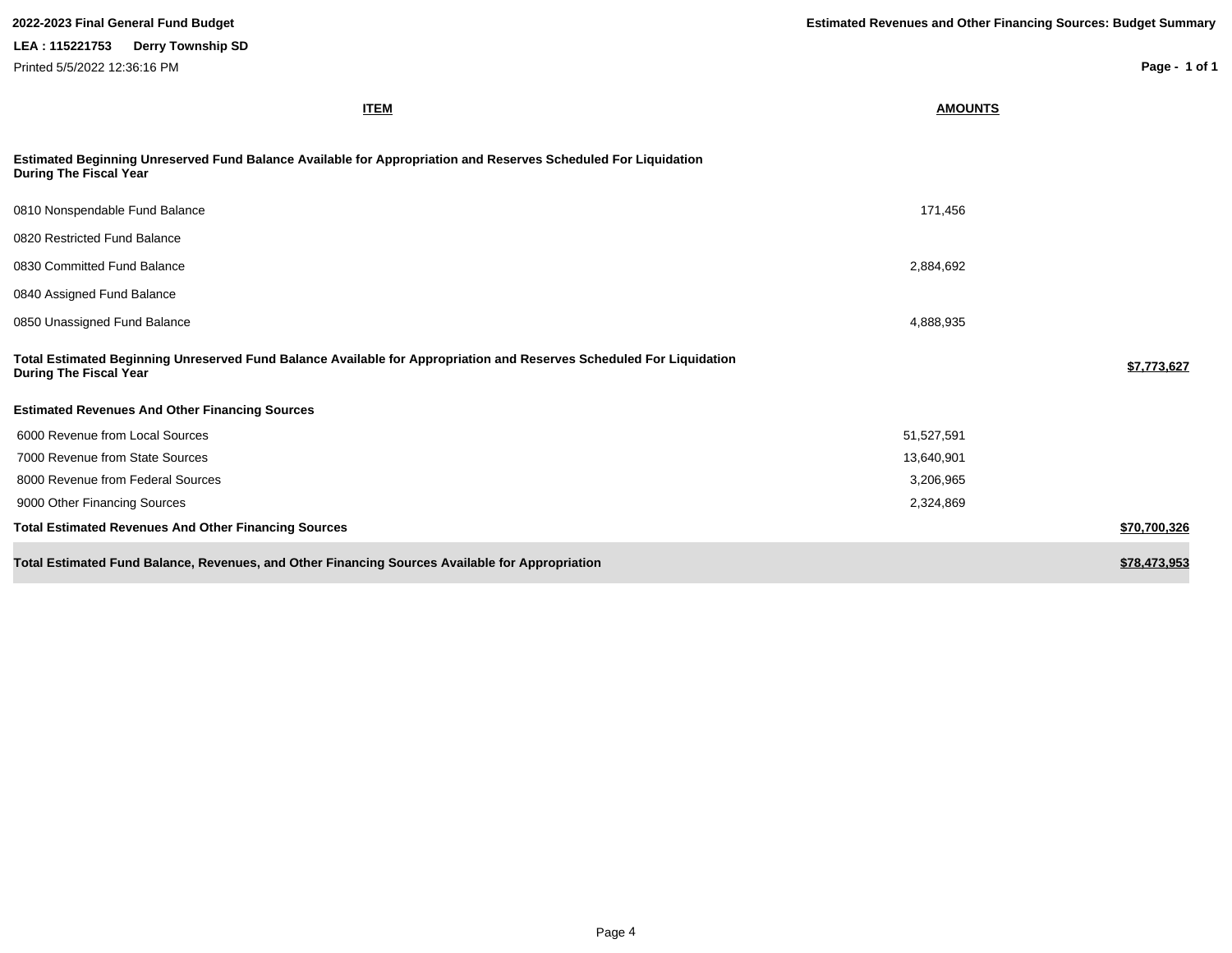## **LEA : 115221753 Derry Township SD** Printed 5/5/2022 12:36:18 PM

**Page - 1 of 2**

|  | <b>REVENUE FROM LOCAL SOURCES</b> |
|--|-----------------------------------|
|  |                                   |

| 6111 Current Real Estate Taxes                                                           | 39,121,591   |
|------------------------------------------------------------------------------------------|--------------|
| 6112 Interim Real Estate Taxes                                                           | 175,000      |
| 6113 Public Utility Realty Taxes                                                         | 48,000       |
| 6114 Payments in Lieu of Current Taxes - State / Local                                   | 298,000      |
| 6140 Current Act 511 Taxes - Flat Rate Assessments                                       | 160,000      |
| 6150 Current Act 511 Taxes - Proportional Assessments                                    | 9,575,000    |
| 6400 Delinquencies on Taxes Levied / Assessed by the LEA                                 | 1,050,000    |
| 6500 Earnings on Investments                                                             | 50,000       |
| 6700 Revenues from LEA Activities                                                        | 125,000      |
| 6800 Revenues from Intermediary Sources / Pass-Through Funds                             | 425,000      |
| 6910 Rentals                                                                             | 50,000       |
| 6940 Tuition from Patrons                                                                | 325,000      |
| 6990 Refunds and Other Miscellaneous Revenue                                             | 125,000      |
| <b>REVENUE FROM LOCAL SOURCES</b>                                                        | \$51,527,591 |
| <b>REVENUE FROM STATE SOURCES</b>                                                        |              |
| 7111 Basic Education Funding-Formula                                                     | 3,641,100    |
| 7112 Basic Education Funding-Social Security                                             | 1,195,959    |
| 7160 Tuition for Orphans Subsidy                                                         | 15,000       |
| 7271 Special Education funds for School-Aged Pupils                                      | 1,659,489    |
| 7311 Pupil Transportation Subsidy                                                        | 430,000      |
| 7312 Nonpublic and Charter School Pupil Transportation Subsidy                           | 70,000       |
| 7320 Rental and Sinking Fund Payments / Building Reimbursement Subsidy                   | 144,972      |
| 7330 Health Services (Medical, Dental, Nurse, Act 25)                                    | 74,000       |
| 7340 State Property Tax Reduction Allocation                                             | 672,468      |
| 7505 Ready to Learn Block Grant                                                          | 225,559      |
| 7820 State Share of Retirement Contributions                                             | 5,512,354    |
| <b>REVENUE FROM STATE SOURCES</b>                                                        | \$13,640,901 |
| <b>REVENUE FROM FEDERAL SOURCES</b>                                                      |              |
| 8514 NCLB, Title I - Improving the Academic Achievement of the<br>Disadvantaged          | 645,016      |
| 8515 NCLB, Title II - Preparing, Training and Recruiting High Quality                    | 124,138      |
| <b>Teachers and Principals</b><br>8517 NCLB, Title IV - 21St Century Schools             | 44,146       |
| 8744 ARP ESSER - Elementary and Secondary School Emergency Relief<br>Fund                | 2,193,665    |
| 8820 Medical Assistance Reimbursement for Administrative Claiming<br>(Quarterly) Program | 200,000      |



**Amount**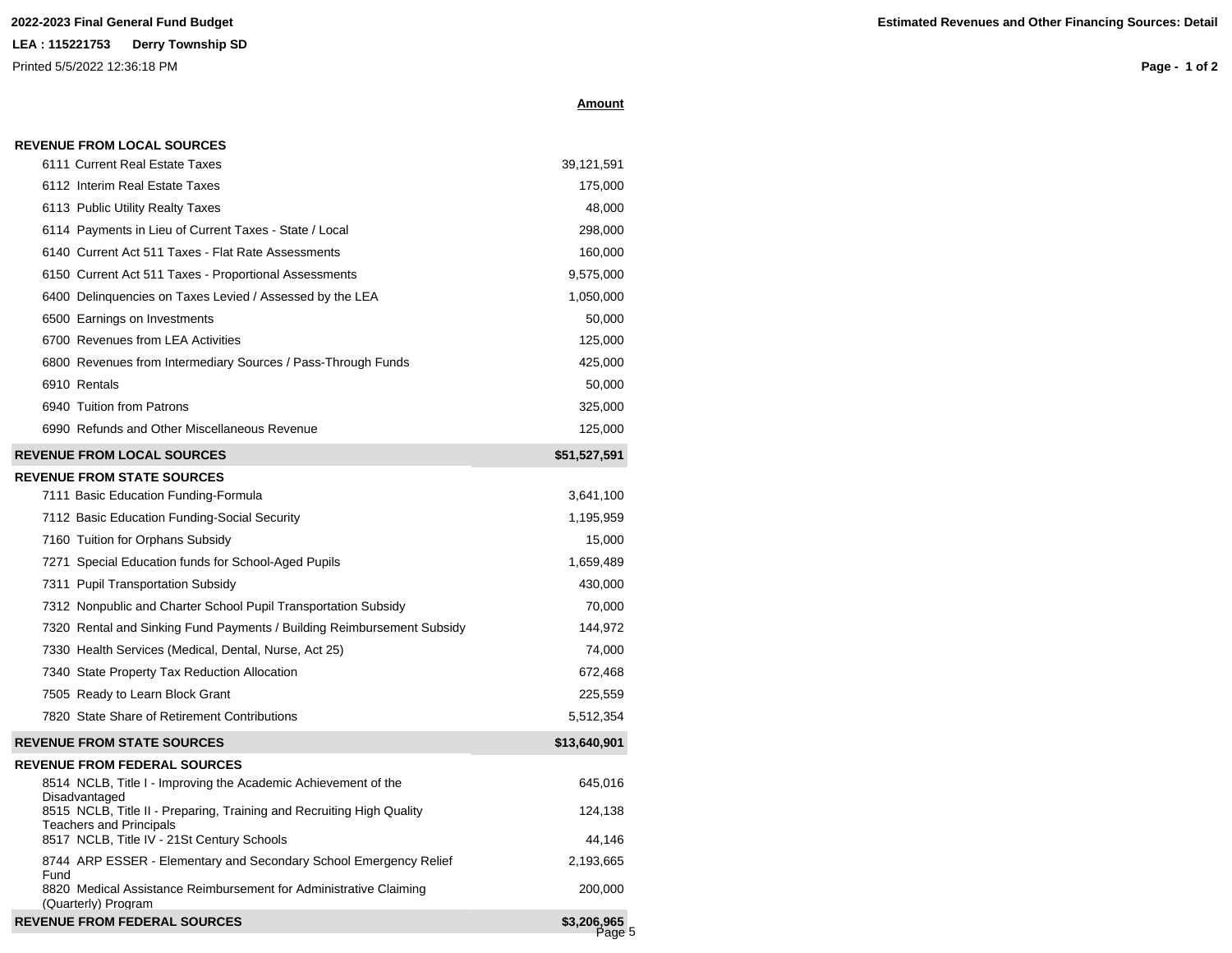## **LEA : 115221753 Derry Township SD**

Printed 5/5/2022 12:36:18 PM

**Page - 2 of 2**

| <b>OTHER FINANCING SOURCES</b>                        |             |
|-------------------------------------------------------|-------------|
| 9390 Permanent Fund Transfers                         | 2.289.869   |
| 9400 Sale of or Compensation for Loss of Fixed Assets | 35,000      |
| <b>OTHER FINANCING SOURCES</b>                        | \$2,324,869 |
| <b>TOTAL ESTIMATED REVENUES AND OTHER SOURCES</b>     | 70,700,326  |

**Amount**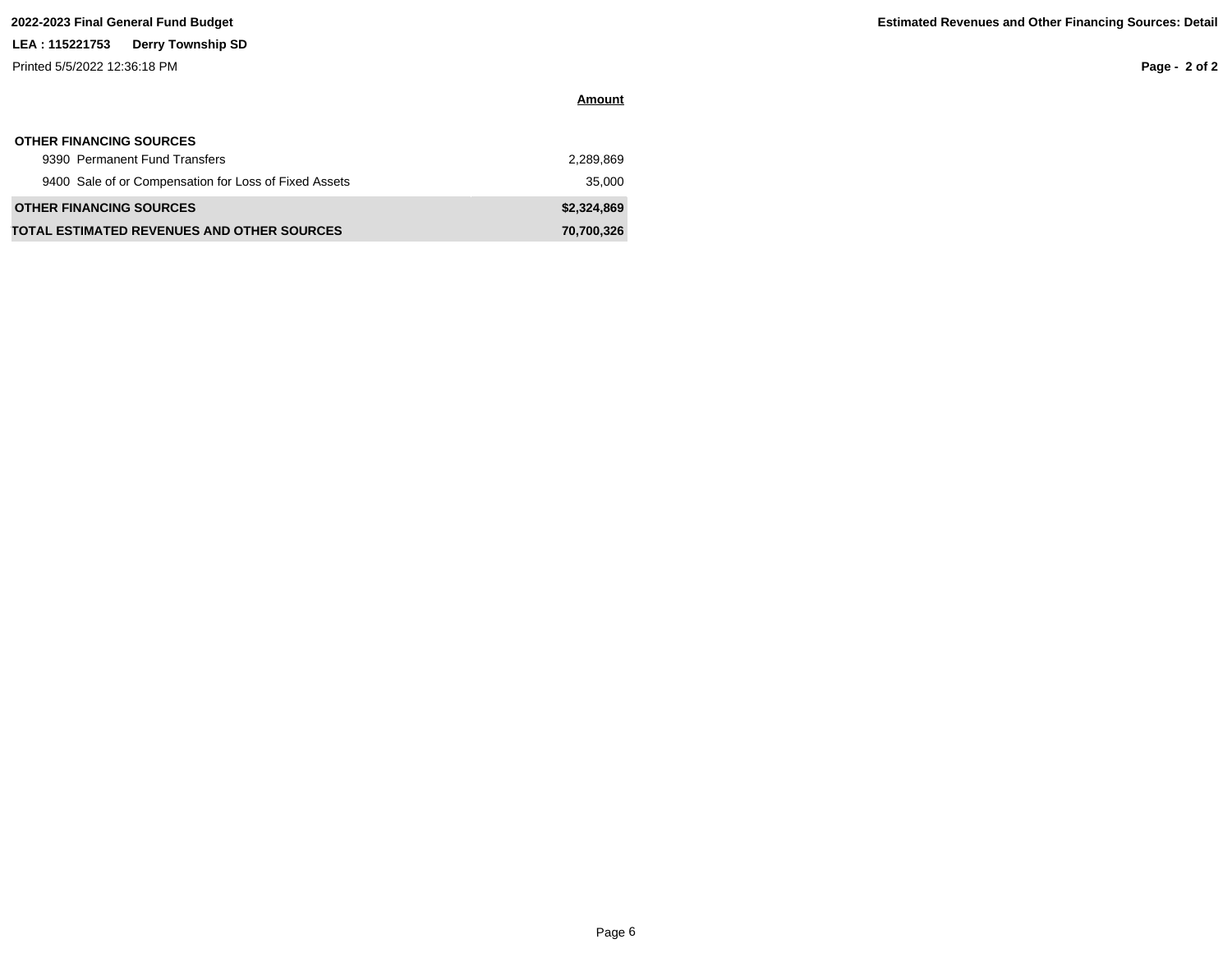### **2022-2023 Final General Fund Budget Real Estate Tax Rate (RETR) Report**

**AUN: 115221753 Derry Township SD** Printed 5/5/2022 12:36:20 PM

**Page - 1 of 3**

|    | Act 1 Index (current): 3.4%                           |                 |                 |
|----|-------------------------------------------------------|-----------------|-----------------|
|    | <b>Calculation Method:</b>                            | Rate            |                 |
|    | Approx. Tax Revenue from RE Taxes:                    | \$39,121,591    |                 |
|    | Amount of Tax Relief for Homestead Exclusions         | \$672,468       |                 |
|    | <b>Total Approx. Tax Revenue:</b>                     | \$39,794,059    |                 |
|    | Approx. Tax Levy for Tax Rate Calculation:            | \$41,212,977    |                 |
|    |                                                       | Dauphin         | Total           |
|    | 2021-22 Data                                          |                 |                 |
|    | a. Assessed Value                                     | \$2,106,805,150 | \$2,106,805,150 |
|    | b. Real Estate Mills                                  | 18.7958         |                 |
| L. | 2022-23 Data                                          |                 |                 |
|    | c. 2020 STEB Market Value                             | \$2,954,195,206 | \$2,954,195,206 |
|    | d. Assessed Value                                     | \$2,120,576,320 | \$2,120,576,320 |
|    | e. Assessed Value of New Constr/ Renov                | \$0             | \$0             |
|    | 2021-22 Calculations                                  |                 |                 |
|    | f. 2021-22 Tax Levy                                   | \$39,599,088    | \$39,599,088    |
|    | $(a * b)$                                             |                 |                 |
|    | 2022-23 Calculations                                  |                 |                 |
|    | g. Percent of Total Market Value                      | 100.00000%      | 100.00000%      |
| Ш. | h. Rebalanced 2021-22 Tax Levy                        | \$39,599,088    | \$39,599,088    |
|    | (f Total $*$ g)                                       |                 |                 |
|    | i. Base Mills Subject to Index                        | 18.7958         |                 |
|    | (h / a * 1000) if no reassessment                     |                 |                 |
|    | $(h / (d-e) * 1000)$ if reassessment                  |                 |                 |
|    | <b>Calculation of Tax Rates and Levies Generated</b>  |                 |                 |
|    | j. Weighted Avg. Collection Percentage                | 96.50000%       | 96.50000%       |
|    | k. Tax Levy Needed                                    | \$41,212,977    | \$41,212,977    |
|    | (Approx. Tax Levy * g)                                |                 |                 |
|    | I. 2022-23 Real Estate Tax Rate                       | 19.4348         |                 |
| Ш. | $(k/d * 1000)$                                        |                 |                 |
|    | m. Tax Levy Generated by Mills                        | \$41,212,977    | \$41,212,977    |
|    | $(1/1000 * d)$                                        |                 |                 |
|    | n. Tax Levy minus Tax Relief for Homestead Exclusions |                 | \$40,540,509    |
|    | (m - Amount of Tax Relief for Homestead Exclusions)   |                 |                 |
|    | o. Net Tax Revenue Generated By Mills                 |                 | \$39,121,591    |
|    | (n * Est. Pct. Collection)                            |                 |                 |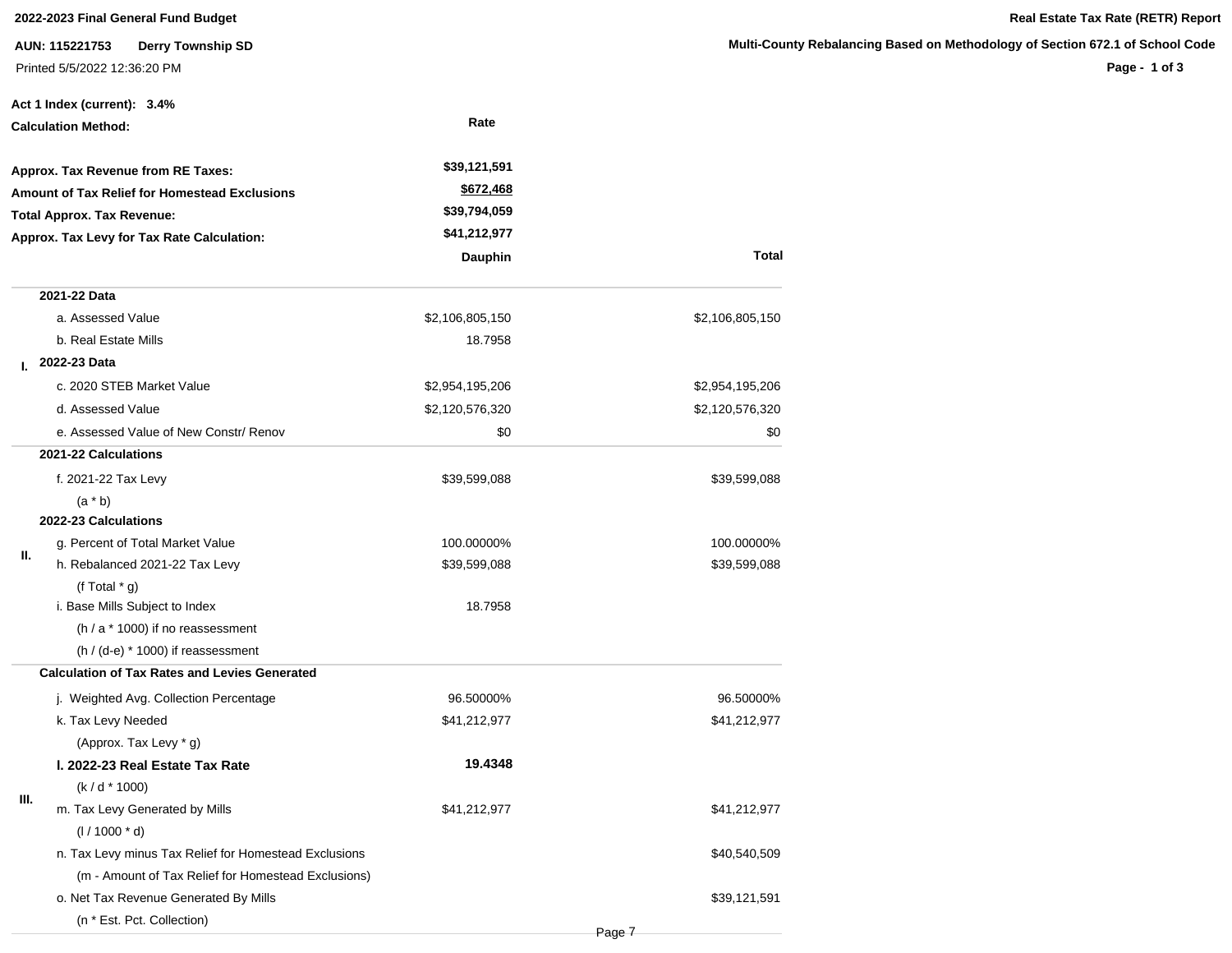| 2022-2023 Final General Fund Budget                                                                                                     |                                                                            |              |                             |  |  |
|-----------------------------------------------------------------------------------------------------------------------------------------|----------------------------------------------------------------------------|--------------|-----------------------------|--|--|
|                                                                                                                                         | AUN: 115221753<br><b>Derry Township SD</b><br>Printed 5/5/2022 12:36:20 PM |              | <b>Multi-County Rebalan</b> |  |  |
|                                                                                                                                         | Act 1 Index (current): 3.4%                                                | Rate         |                             |  |  |
|                                                                                                                                         | <b>Calculation Method:</b>                                                 |              |                             |  |  |
|                                                                                                                                         | Approx. Tax Revenue from RE Taxes:                                         | \$39,121,591 |                             |  |  |
| <b>Amount of Tax Relief for Homestead Exclusions</b><br><b>Total Approx. Tax Revenue:</b><br>Approx. Tax Levy for Tax Rate Calculation: |                                                                            | \$672,468    |                             |  |  |
|                                                                                                                                         |                                                                            | \$39,794,059 |                             |  |  |
|                                                                                                                                         |                                                                            | \$41,212,977 |                             |  |  |
|                                                                                                                                         |                                                                            | Dauphin      | <b>Total</b>                |  |  |
|                                                                                                                                         | <b>Index Maximums</b>                                                      |              |                             |  |  |
|                                                                                                                                         | p. Maximum Mills Based On Index                                            | 19.4348      |                             |  |  |
|                                                                                                                                         | $(i * (1 + Index))$                                                        |              |                             |  |  |
|                                                                                                                                         | q. Mills In Excess of Index                                                | 0.0000       |                             |  |  |
|                                                                                                                                         | $(if (l > p), (l - p))$                                                    |              |                             |  |  |
|                                                                                                                                         | r. Maximum Tax Levy Based On Index                                         | \$41,212,977 | \$41,212,977                |  |  |
| IV.                                                                                                                                     | $(p / 1000 * d)$                                                           |              |                             |  |  |
|                                                                                                                                         | s. Millage Rate within Index?                                              | Yes          |                             |  |  |
|                                                                                                                                         | $($ If $I > p$ Then No $)$                                                 |              |                             |  |  |
|                                                                                                                                         | t. Tax Levy In Excess of Index                                             | \$0          | \$0                         |  |  |
|                                                                                                                                         | $(if (m > r), (m - r))$                                                    |              |                             |  |  |
|                                                                                                                                         | u. Tax Revenue In Excess of Index                                          | \$0          | \$0                         |  |  |
|                                                                                                                                         | (t * Est. Pct. Collection)                                                 |              |                             |  |  |

|    | Information Related to Property Tax Relief    |        |           |
|----|-----------------------------------------------|--------|-----------|
|    | Assessed Value Exclusion per Homestead        | \$0.00 |           |
| ۷. | Number of Homestead/Farmstead Properties      |        |           |
|    | Median Assessed Value of Homestead Properties |        | \$161.300 |

### **Nultimary Based on Methodology of Section 672.1 of School Code**

**Page - 2 of 3**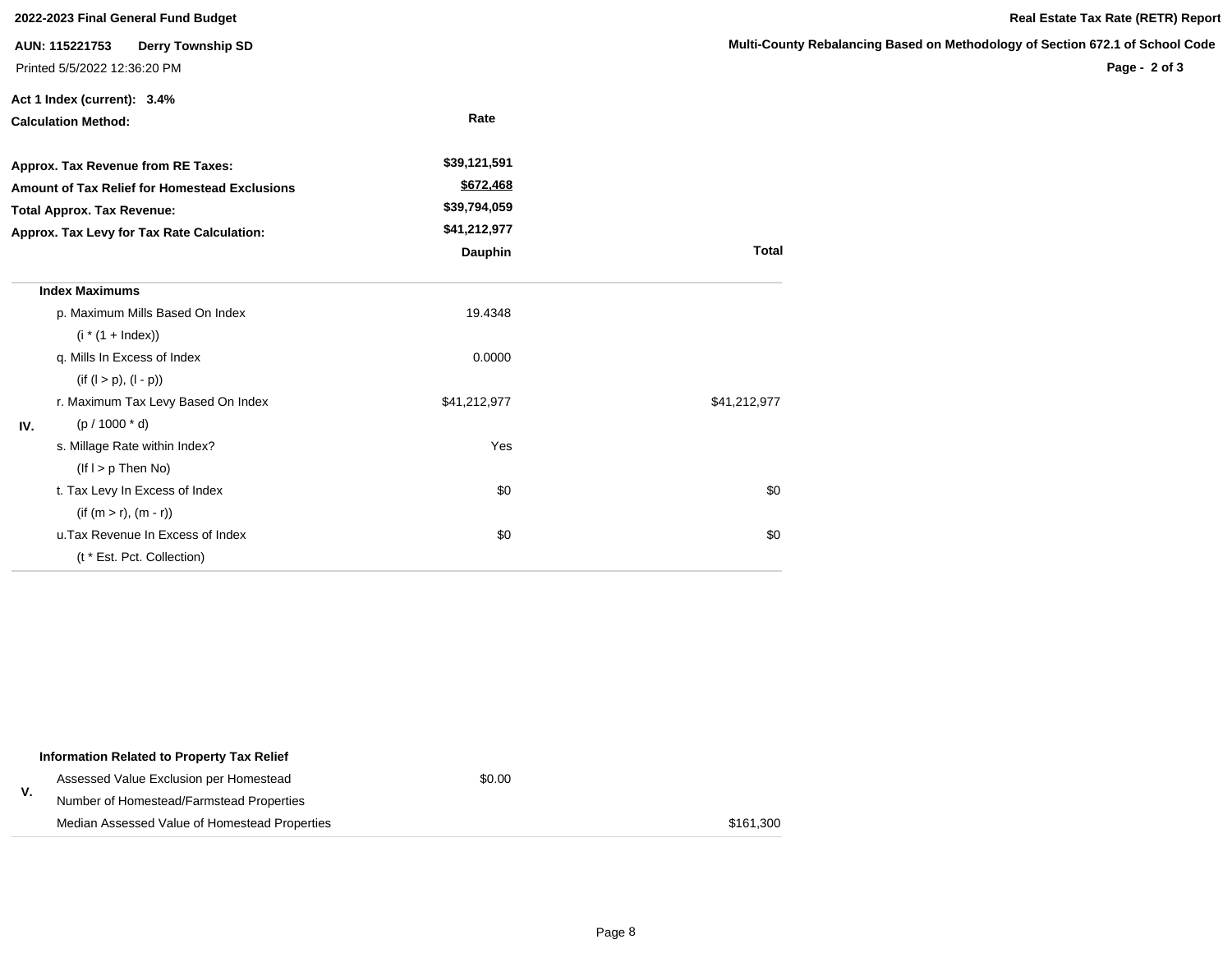| 2022-2023 Final General Fund Budget                                                                                                                                    |                                                                      | <b>Real Estate Tax Rate (RETR) Report</b> |                      |                                                                                                |
|------------------------------------------------------------------------------------------------------------------------------------------------------------------------|----------------------------------------------------------------------|-------------------------------------------|----------------------|------------------------------------------------------------------------------------------------|
| <b>Derry Township SD</b><br>AUN: 115221753<br>Printed 5/5/2022 12:36:20 PM                                                                                             |                                                                      |                                           |                      | Multi-County Rebalancing Based on Methodology of Section 672.1 of School Code<br>Page - 3 of 3 |
| Act 1 Index (current): 3.4%<br><b>Calculation Method:</b>                                                                                                              | Rate                                                                 |                                           |                      |                                                                                                |
| Approx. Tax Revenue from RE Taxes:<br>Amount of Tax Relief for Homestead Exclusions<br><b>Total Approx. Tax Revenue:</b><br>Approx. Tax Levy for Tax Rate Calculation: | \$39,121,591<br>\$672,468<br>\$39,794,059<br>\$41,212,977<br>Dauphin |                                           | <b>Total</b>         |                                                                                                |
| State Property Tax Reduction Allocation used for: Homestead Exclusions<br>Prior Year State Property Tax Reduction Allocation used for: Homestead Exclusions            |                                                                      | \$672,468                                 | Lowering RE Tax Rate | \$672,468                                                                                      |
| <b>Amount of Tax Relief from State/Local Sources</b>                                                                                                                   |                                                                      |                                           |                      | \$672,468                                                                                      |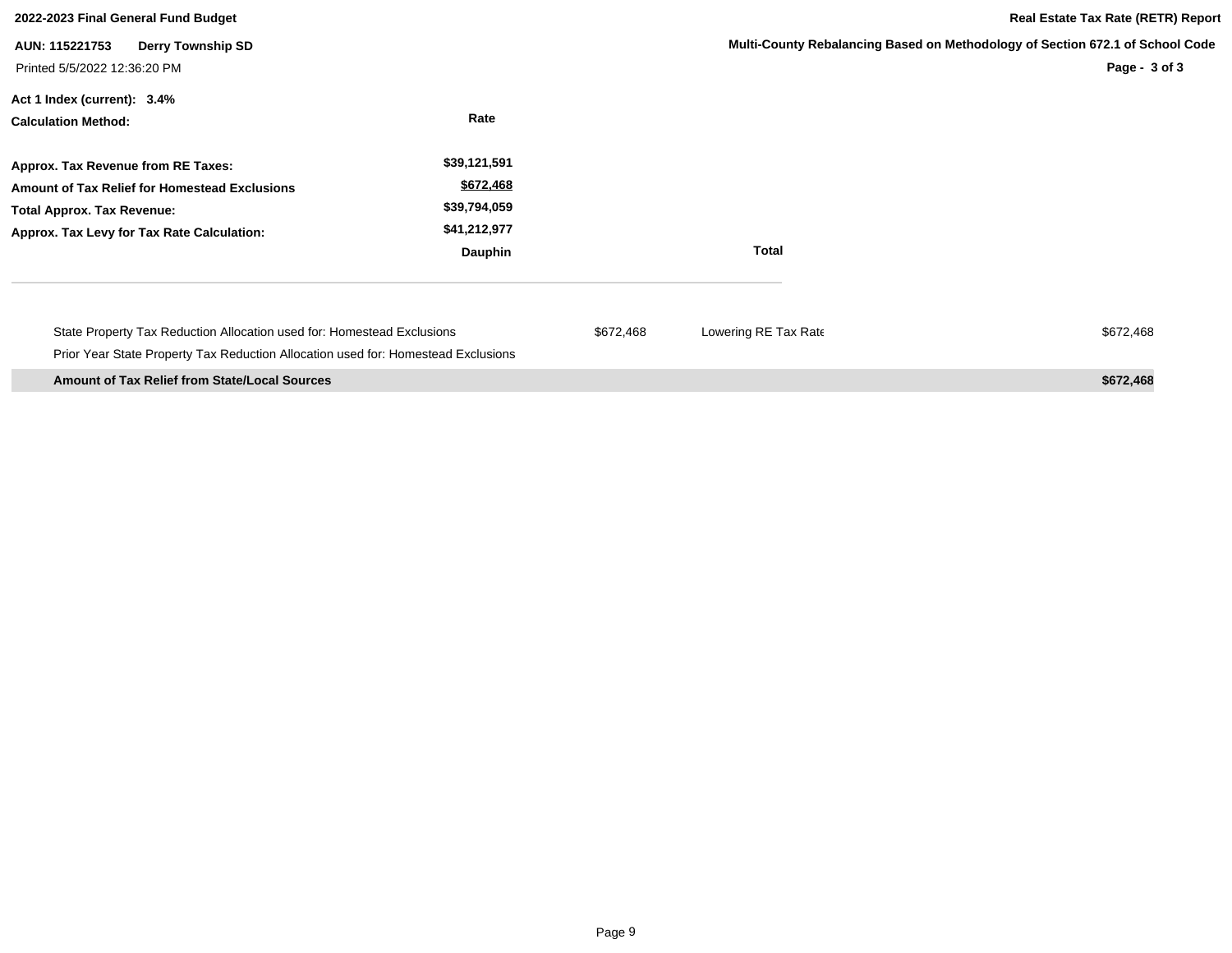**LEA : 115221753 Derry Township SD** Printed 5/5/2022 12:36:21 PM

## **2022-2023 Final General Fund Budget Local Education Agency Tax Data REAL ESTATE, PER CAPITA (SEC. 679), EIT/PIT (ACT 1), LOCAL ENABLING (ACT 511)**

### **Page - 1 of 1**

### **CODE**

| 6111           | <b>Current Real Estate Taxes</b>                               |                                    | Amount of Tax Relief for    | Tax Levy Minus Homestead |                          | Net Tax Revenue              |
|----------------|----------------------------------------------------------------|------------------------------------|-----------------------------|--------------------------|--------------------------|------------------------------|
|                | County Name Taxable Assessed Value<br><b>Real Estate Mills</b> | <b>Tax Levy Generated by Mills</b> | <b>Homestead Exclusions</b> | Exclusions               | <b>Percent Collected</b> | <b>Generated By Mills</b>    |
| Dauphin        | 2,120,576,320<br>19.4348                                       | 41,212,977                         |                             |                          |                          | 96.50000%                    |
| <b>Totals:</b> | 2,120,576,320                                                  | 41,212,977 -                       |                             | $672,468 =$              | 40,540,509 X             | 39,121,591<br>$96.50000\% =$ |
|                |                                                                |                                    |                             |                          |                          |                              |
|                |                                                                |                                    | Rate                        |                          |                          | <b>Estimated Revenue</b>     |
| 6120           | Current Per Capita Taxes, Section 679                          |                                    | \$0.00                      |                          |                          | 0                            |
| 6140           | Current Act 511 Taxes - Flat Rate Assessments                  |                                    | Rate                        | Add'l Rate (if appl.)    | Tax Levy                 | <b>Estimated Revenue</b>     |
| 6141           | Current Act 511 Per Capita Taxes                               |                                    | \$0.00                      | \$0.00                   | $\Omega$                 | 0                            |
| 6142           | Current Act 511 Occupation Taxes- Flat Rate                    |                                    | \$0.00                      | \$0.00                   | 0                        | 0                            |
| 6143           | <b>Current Act 511 Local Services Taxes</b>                    |                                    | \$5.00                      | \$0.00                   | 160,000                  | 160,000                      |
| 6144           | <b>Current Act 511 Trailer Taxes</b>                           |                                    | \$0.00                      | \$0.00                   | $\Omega$                 | $\Omega$                     |
| 6145           | Current Act 511 Business Privilege Taxes- Flat Rate            |                                    | \$0.00                      | \$0.00                   | 0                        | ∩                            |
| 6146           | Current Act 511 Mechanical Device Taxes- Flat Rate             |                                    | \$0.00                      | \$0.00                   | $\Omega$                 | $\Omega$                     |
| 6149           | Current Act 511 Taxes, Other Flat Rate Assessments             |                                    | \$0.00                      | \$0.00                   | $\Omega$                 | $\Omega$                     |
|                | Total Current Act 511 Taxes - Flat Rate Assessments            |                                    |                             |                          | 160,000                  | 160,000                      |
| 6150           | Current Act 511 Taxes- Proportional Assessments                |                                    | Rate                        | Add'l Rate (if appl.)    | Tax Levy                 | <b>Estimated Revenue</b>     |
| 6151           | Current Act 511 Earned Income Taxes                            |                                    | 0.500%                      | 0.000%                   | 5,300,000                | 5,300,000                    |
| 6152           | <b>Current Act 511 Occupation Taxes</b>                        |                                    | 250.0000                    | 0.000                    | 1,875,000                | 1,875,000                    |
| 6153           | <b>Current Act 511 Real Estate Transfer Taxes</b>              |                                    | 0.500%                      | 0.000%                   | 1,200,000                | 1,200,000                    |
| 6154           | <b>Current Act 511 Amusement Taxes</b>                         |                                    | 0.500%                      | 0.000%                   | 1,200,000                | 1,200,000                    |
| 6155           | Current Act 511 Business Privilege Taxes                       |                                    | 0.000                       | 0.000                    | $\Omega$                 | $\Omega$                     |
| 6156           | Current Act 511 Mechanical Device Taxes- Percentage            |                                    | 0.000%                      | 0.000%                   | $\Omega$                 | 0                            |
| 6157           | <b>Current Act 511 Mercantile Taxes</b>                        |                                    | 0.000                       | 0.000                    | $\Omega$                 | $\Omega$                     |
| 6159           | Current Act 511 Taxes, Other Proportional Assessments          |                                    | $\mathbf 0$                 | 0                        | 0                        | 0                            |
|                | Total Current Act 511 Taxes- Proportional Assessments          |                                    |                             |                          | 9,575,000                | 9,575,000                    |
|                | <b>Total Act 511, Current Taxes</b>                            |                                    |                             |                          |                          | 9,735,000                    |
|                |                                                                | Act 511 Tax Limit                  | $\rightarrow$               | 2,954,195,206 X          | 12                       | 35,450,342                   |
|                |                                                                |                                    |                             | <b>Market Value</b>      | <b>Mills</b>             | (511 Limit)                  |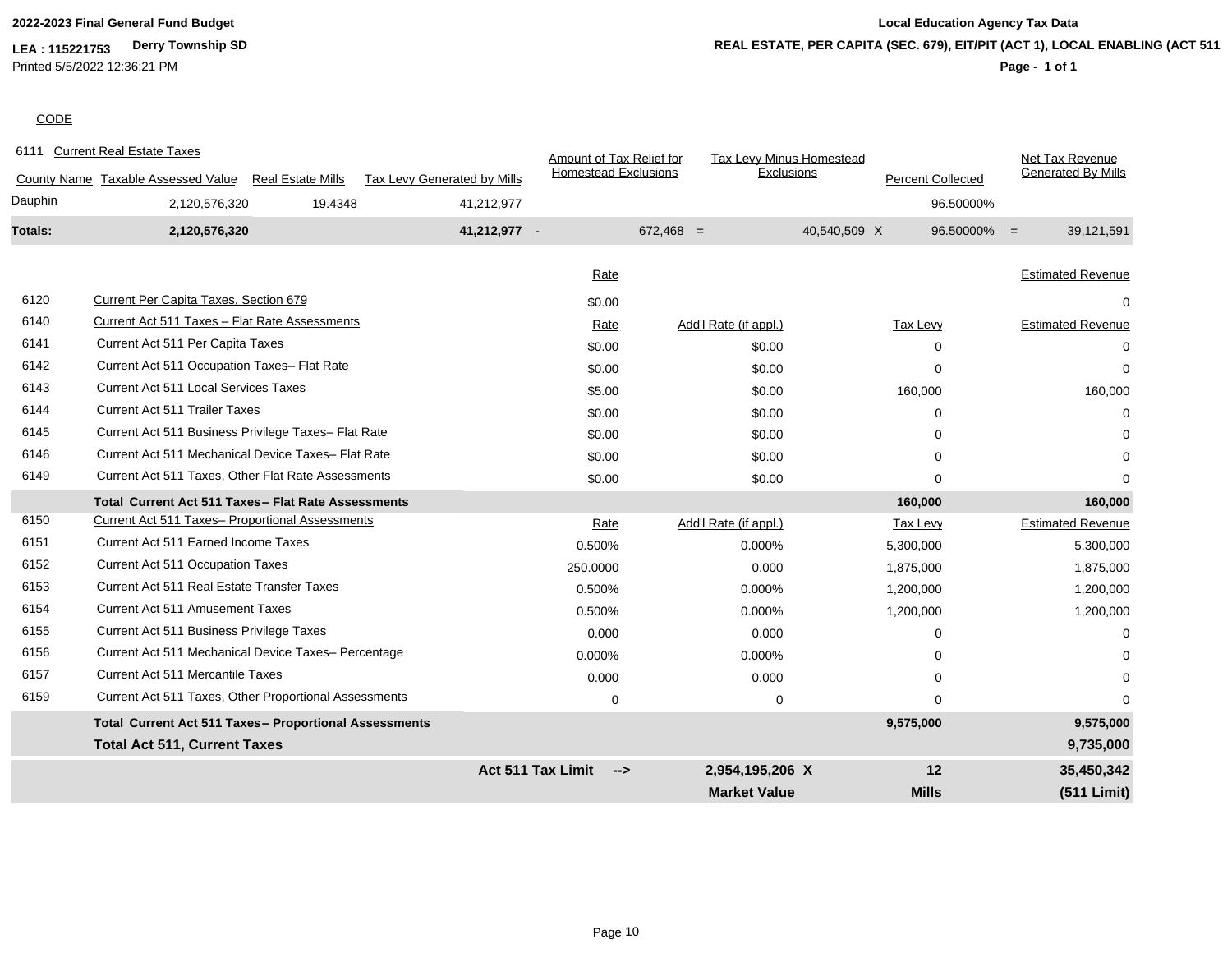Printed 5/5/2022 12:36:23 PM

**Page - 1 of 1**

|                            |                                                 | Tax Rate Charged in:    |          |                              |                                   |       | <b>Additional Tax Rate</b>             |         |                              |                                   |
|----------------------------|-------------------------------------------------|-------------------------|----------|------------------------------|-----------------------------------|-------|----------------------------------------|---------|------------------------------|-----------------------------------|
| Tax<br><b>Functio</b><br>n | <b>Description</b>                              | 2021-22<br>(Rebalanced) | 2022-23  | Percent<br>Change in<br>Rate | Less than<br>or equal to<br>Index | Index | Charged in:<br>2021-22<br>(Rebalanced) | 2022-23 | Percent<br>Change in<br>Rate | Less than<br>or equal to<br>Index |
| 6111                       | <b>Current Real Estate Taxes</b>                |                         |          |                              |                                   |       |                                        |         |                              |                                   |
|                            | Dauphin                                         | 18.7958                 | 19.4348  | 3.40%                        | Yes                               | 3.4%  |                                        |         |                              |                                   |
|                            | Current Act 511 Taxes- Flat Rate Assessments    |                         |          |                              |                                   |       |                                        |         |                              |                                   |
| 6143                       | Current Act 511 Local Services Taxes            | \$5.00                  | \$5.00   | $0.00\%$                     | <b>Yes</b>                        | 3.4%  |                                        |         |                              |                                   |
|                            | Current Act 511 Taxes- Proportional Assessments |                         |          |                              |                                   |       |                                        |         |                              |                                   |
| 6151                       | Current Act 511 Earned Income Taxes             | 0.500%                  | 0.500%   | $0.00\%$                     | Yes                               | 3.4%  |                                        |         |                              |                                   |
| 6152                       | Current Act 511 Occupation Taxes                | 250,0000                | 250,0000 | $0.00\%$                     | Yes                               | 3.4%  |                                        |         |                              |                                   |
| 6153                       | Current Act 511 Real Estate Transfer Taxes      | 0.500%                  | 0.500%   | $0.00\%$                     | Yes                               | 3.4%  |                                        |         |                              |                                   |
| 6154                       | Current Act 511 Amusement Taxes                 | 0.500%                  | 0.500%   | $0.00\%$                     | Yes                               | 3.4%  |                                        |         |                              |                                   |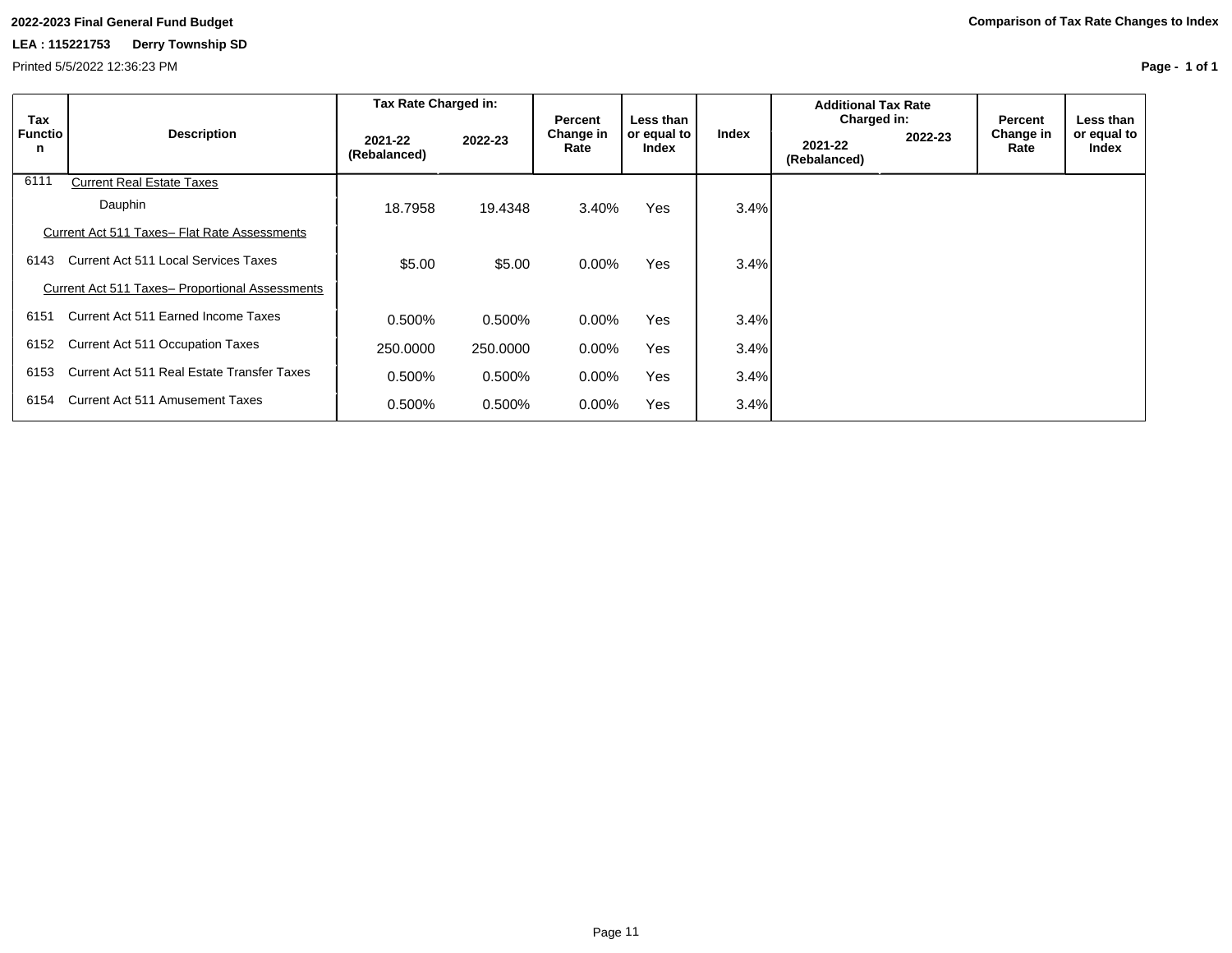| LEA : 115221753<br><b>Derry Township SD</b>                  |               |
|--------------------------------------------------------------|---------------|
| Printed 5/5/2022 12:36:24 PM                                 | Page - 1 of 1 |
| <b>Description</b>                                           | <b>Amount</b> |
| 1000 Instruction                                             |               |
| 1100 Regular Programs - Elementary / Secondary               | 30,348,486    |
| 1200 Special Programs - Elementary / Secondary               | 9,098,071     |
| 1300 Vocational Education                                    | 1,656,882     |
| 1400 Other Instructional Programs - Elementary / Secondary   | 151,971       |
| <b>Total Instruction</b>                                     | \$41,255,410  |
| 2000 Support Services                                        |               |
| 2100 Support Services - Students                             | 2,337,638     |
| 2200 Support Services - Instructional Staff                  | 3,165,077     |
| 2300 Support Services - Administration                       | 3,994,400     |
| 2400 Support Services - Pupil Health                         | 1,118,706     |
| 2500 Support Services - Business                             | 876,566       |
| 2600 Operation and Maintenance of Plant Services             | 5,896,164     |
| 2700 Student Transportation Services                         | 3,373,752     |
| 2800 Support Services - Central                              | 1,682,618     |
| 2900 Other Support Services                                  | 51,804        |
| <b>Total Support Services</b>                                | \$22,496,725  |
| 3000 Operation of Non-Instructional Services                 |               |
| 3200 Student Activities                                      | 2,168,353     |
| 3300 Community Services                                      | 19,154        |
| <b>Total Operation of Non-Instructional Services</b>         | \$2,187,507   |
| 5000 Other Expenditures and Financing Uses                   |               |
| 5100 Debt Service / Other Expenditures and Financing Uses    | 290,000       |
| 5200 Interfund Transfers - Out                               | 5,146,199     |
| <b>Total Other Expenditures and Financing Uses</b>           | \$5,436,199   |
| <b>Total Estimated Expenditures and Other Financing Uses</b> | \$71,375,841  |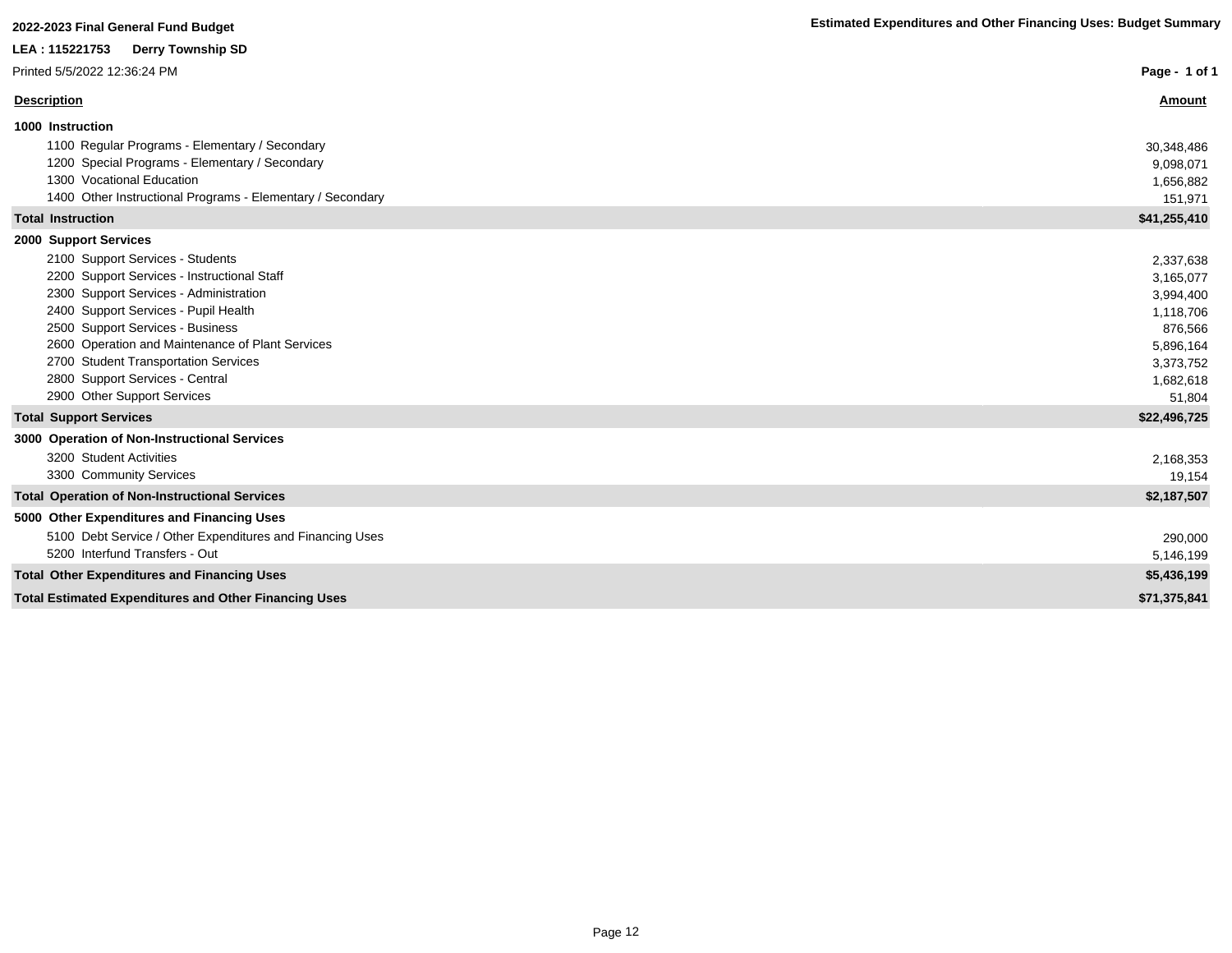| 2022-2023 Final General Fund Budget                                                 | <b>Estimated Expenditures and Other Financing Uses: Detail</b> |
|-------------------------------------------------------------------------------------|----------------------------------------------------------------|
| <b>Derry Township SD</b><br>LEA: 115221753                                          |                                                                |
| Printed 5/5/2022 12:36:25 PM                                                        | Page - 1 of 4                                                  |
| <b>Description</b>                                                                  | <u>Amount</u>                                                  |
| 1000 Instruction                                                                    |                                                                |
| 1100 Regular Programs - Elementary / Secondary                                      |                                                                |
| 100 Personnel Services - Salaries                                                   | 15,644,532                                                     |
| 200 Personnel Services - Employee Benefits                                          | 10,844,369                                                     |
| 300 Purchased Professional and Technical Services                                   | 700,000                                                        |
| 500 Other Purchased Services                                                        | 1,263,983                                                      |
| 600 Supplies                                                                        | 1,895,602                                                      |
| <b>Total Regular Programs - Elementary / Secondary</b>                              | \$30,348,486                                                   |
| 1200 Special Programs - Elementary / Secondary                                      |                                                                |
| 100 Personnel Services - Salaries                                                   | 4,006,120                                                      |
| 200 Personnel Services - Employee Benefits                                          | 2,823,324                                                      |
| 300 Purchased Professional and Technical Services                                   | 1,687,900                                                      |
| 400 Purchased Property Services                                                     | 500                                                            |
| 500 Other Purchased Services                                                        | 453,567                                                        |
| 600 Supplies                                                                        | 123,680                                                        |
| 800 Other Objects                                                                   | 2,980                                                          |
| <b>Total Special Programs - Elementary / Secondary</b><br>1300 Vocational Education | \$9,098,071                                                    |
| 100 Personnel Services - Salaries                                                   |                                                                |
| 200 Personnel Services - Employee Benefits                                          | 615,902<br>432,938                                             |
| 300 Purchased Professional and Technical Services                                   | 800                                                            |
| 400 Purchased Property Services                                                     | 2,800                                                          |
| 500 Other Purchased Services                                                        | 577,410                                                        |
| 600 Supplies                                                                        | 19,037                                                         |
| 700 Property                                                                        | 2,370                                                          |
| 800 Other Objects                                                                   | 5,625                                                          |
| <b>Total Vocational Education</b>                                                   | \$1,656,882                                                    |
| 1400 Other Instructional Programs - Elementary / Secondary                          |                                                                |
| 100 Personnel Services - Salaries                                                   | 44,300                                                         |
| 200 Personnel Services - Employee Benefits                                          | 28,396                                                         |
| 300 Purchased Professional and Technical Services                                   | 65,000                                                         |
| 500 Other Purchased Services                                                        | 3,900                                                          |
| 600 Supplies                                                                        | 6,400                                                          |
| 800 Other Objects                                                                   | 3,975                                                          |
| Total Other Instructional Programs - Elementary / Secondary                         | \$151,971                                                      |
| <b>Total Instruction</b>                                                            | \$41,255,410                                                   |
| 2000 Support Services                                                               |                                                                |
| 2100 Support Services - Students                                                    |                                                                |

| 100 Personnel Services - Salaries                 | 1,340,420 |
|---------------------------------------------------|-----------|
| 200 Personnel Services - Employee Benefits        | 940.403   |
| 300 Purchased Professional and Technical Services | 35,653    |
| 500 Other Purchased Services                      | 79        |
| 600 Supplies                                      | 18,296    |
| 700 Property                                      | 2,787     |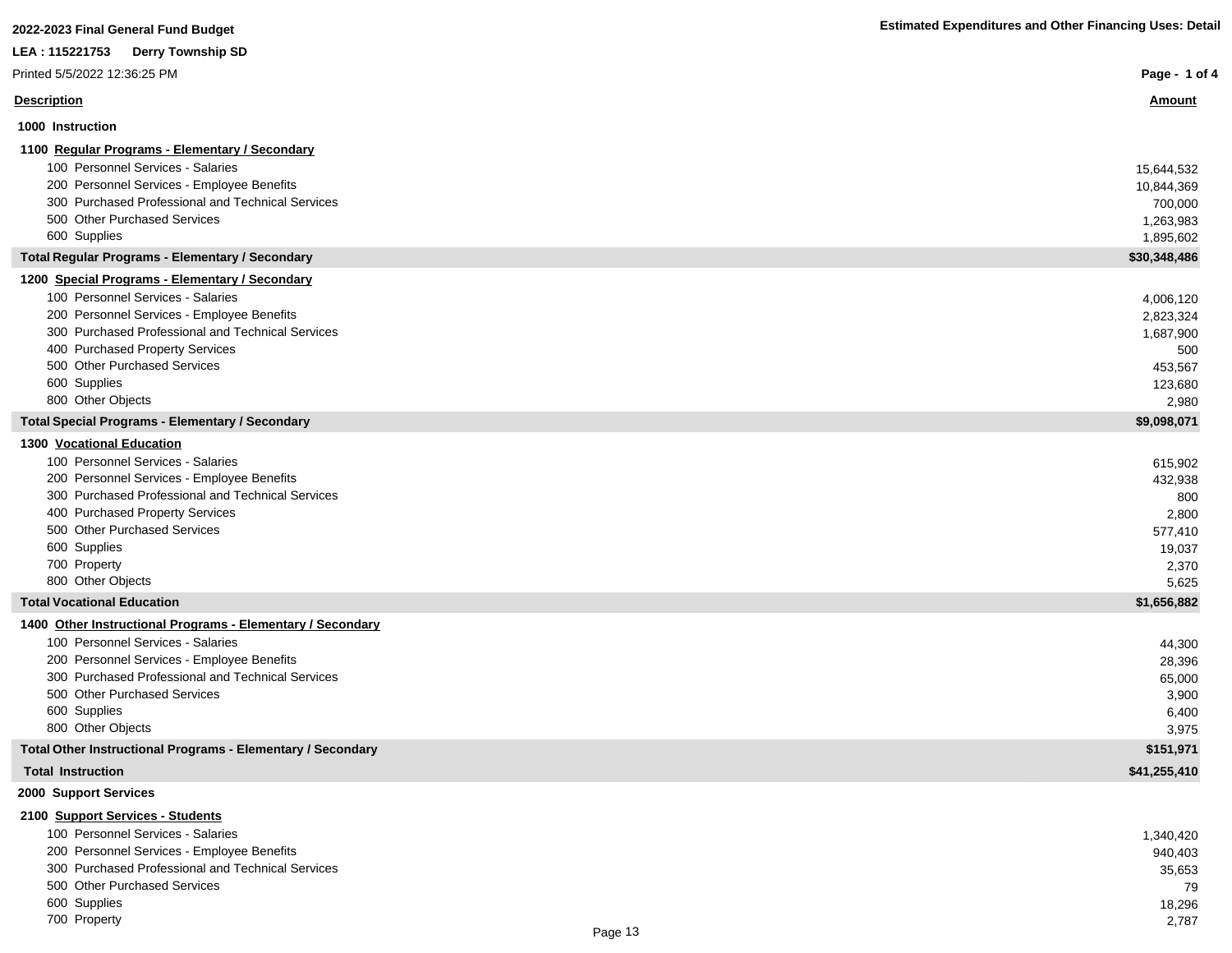## **LEA : 115221753 Derry Township SD**

| Printed 5/5/2022 12:36:25 PM                        | Page - 2 of 4 |
|-----------------------------------------------------|---------------|
| <b>Description</b>                                  | <b>Amount</b> |
| <b>Total Support Services - Students</b>            | \$2,337,638   |
| 2200 Support Services - Instructional Staff         |               |
| 100 Personnel Services - Salaries                   | 1,723,537     |
| 200 Personnel Services - Employee Benefits          | 1,198,407     |
| 300 Purchased Professional and Technical Services   | 82,910        |
| 400 Purchased Property Services                     | 1,694         |
| 500 Other Purchased Services                        | 27,592        |
| 600 Supplies                                        | 93,930        |
| 800 Other Objects                                   | 37,007        |
| <b>Total Support Services - Instructional Staff</b> | \$3,165,077   |
| 2300 Support Services - Administration              |               |
| 100 Personnel Services - Salaries                   | 1,911,076     |
| 200 Personnel Services - Employee Benefits          | 1,350,974     |
| 300 Purchased Professional and Technical Services   | 404,400       |
| 400 Purchased Property Services                     | 26,798        |
| 500 Other Purchased Services                        | 60,750        |
| 600 Supplies                                        | 97,990        |
| 700 Property                                        | 91,403        |
| 800 Other Objects                                   | 51,009        |
| <b>Total Support Services - Administration</b>      | \$3,994,400   |
| 2400 Support Services - Pupil Health                |               |
| 100 Personnel Services - Salaries                   | 581,099       |
| 200 Personnel Services - Employee Benefits          | 412,634       |
| 300 Purchased Professional and Technical Services   | 103,575       |
| 400 Purchased Property Services                     | 2,818         |
| 600 Supplies                                        | 14,031        |
| 700 Property                                        | 3,699         |
| 800 Other Objects                                   | 850           |
| <b>Total Support Services - Pupil Health</b>        | \$1,118,706   |
| 2500 Support Services - Business                    |               |
| 100 Personnel Services - Salaries                   | 482,686       |
| 200 Personnel Services - Employee Benefits          | 321,598       |
| 300 Purchased Professional and Technical Services   | 3,000         |
| 400 Purchased Property Services                     | 16,982        |
| 500 Other Purchased Services                        | 5,000         |
| 600 Supplies                                        | 30,300        |
| 800 Other Objects                                   | 17,000        |
| <b>Total Support Services - Business</b>            | \$876,566     |
| 2600 Operation and Maintenance of Plant Services    |               |
| 100 Personnel Services - Salaries                   | 2,116,810     |
| 200 Personnel Services - Employee Benefits          | 1,501,098     |
| 300 Purchased Professional and Technical Services   | 164,491       |
| 400 Purchased Property Services                     | 781,908       |
| 500 Other Purchased Services                        | 246,400       |
| 600 Supplies                                        | 1,050,582     |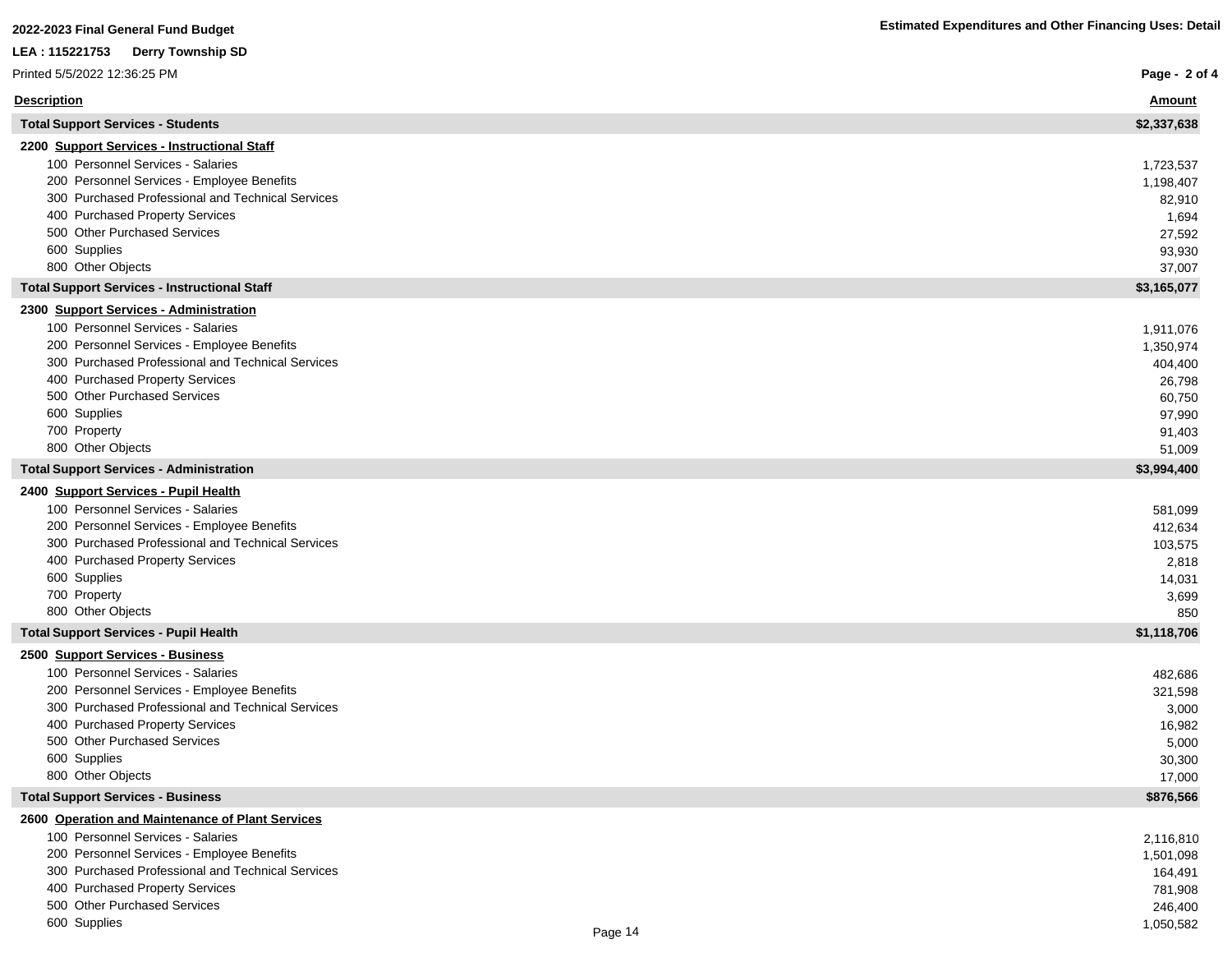| LEA: 115221753<br><b>Derry Township SD</b>                      |                    |
|-----------------------------------------------------------------|--------------------|
| Printed 5/5/2022 12:36:25 PM                                    | Page - 3 of 4      |
| <b>Description</b>                                              | <u>Amount</u>      |
| 700 Property                                                    | 6,935              |
| 800 Other Objects                                               | 27,940             |
| <b>Total Operation and Maintenance of Plant Services</b>        | \$5,896,164        |
| 2700 Student Transportation Services                            |                    |
| 100 Personnel Services - Salaries                               | 1,326,233          |
| 200 Personnel Services - Employee Benefits                      | 939,515            |
| 300 Purchased Professional and Technical Services               | 7,604              |
| 400 Purchased Property Services<br>500 Other Purchased Services | 16,724             |
| 600 Supplies                                                    | 840,800<br>223,000 |
| 700 Property                                                    | 17,440             |
| 800 Other Objects                                               | 2,436              |
| <b>Total Student Transportation Services</b>                    | \$3,373,752        |
| 2800 Support Services - Central                                 |                    |
| 100 Personnel Services - Salaries                               | 536,065            |
| 200 Personnel Services - Employee Benefits                      | 380,722            |
| 300 Purchased Professional and Technical Services               | 79,691             |
| 500 Other Purchased Services                                    | 179,523            |
| 600 Supplies                                                    | 451,617            |
| 700 Property                                                    | 55,000             |
| <b>Total Support Services - Central</b>                         | \$1,682,618        |
| 2900 Other Support Services                                     |                    |
| 500 Other Purchased Services                                    | 51,804             |
| <b>Total Other Support Services</b>                             | \$51,804           |
| <b>Total Support Services</b>                                   | \$22,496,725       |
| 3000 Operation of Non-Instructional Services                    |                    |
| 3200 Student Activities                                         |                    |
| 100 Personnel Services - Salaries                               | 931,235            |
| 200 Personnel Services - Employee Benefits                      | 659,553            |
| 300 Purchased Professional and Technical Services               | 197,290            |
| 400 Purchased Property Services                                 | 67,250             |
| 500 Other Purchased Services                                    | 103,411            |
| 600 Supplies                                                    | 163,326            |
| 700 Property<br>800 Other Objects                               | 3,000<br>43,288    |
| <b>Total Student Activities</b>                                 | \$2,168,353        |
| 3300 Community Services                                         |                    |
| 100 Personnel Services - Salaries                               | 6,882              |
| 200 Personnel Services - Employee Benefits                      | 4,880              |
| 600 Supplies                                                    | 7,392              |
| <b>Total Community Services</b>                                 | \$19,154           |
| <b>Total Operation of Non-Instructional Services</b>            | \$2,187,507        |

 **5000 Other Expenditures and Financing Uses**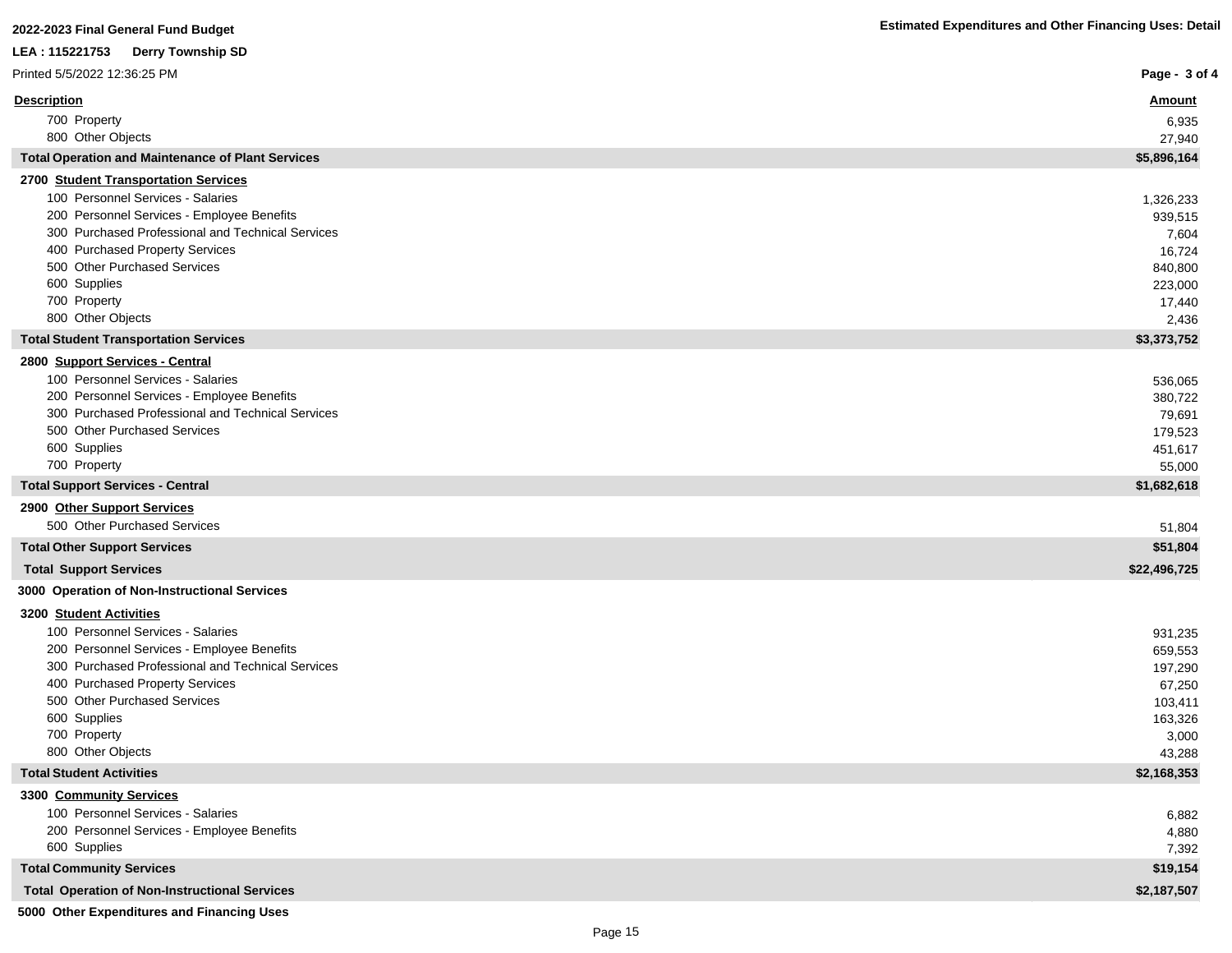| zuzz-zuzbirinai General Fund Budget                        |               |
|------------------------------------------------------------|---------------|
| LEA: 115221753<br><b>Derry Township SD</b>                 |               |
| Printed 5/5/2022 12:36:25 PM                               | Page - 4 of 4 |
| <b>Description</b>                                         | Amount        |
| 5100 Debt Service / Other Expenditures and Financing Uses  |               |
| 900 Other Uses of Funds                                    | 290,000       |
| Total Debt Service / Other Expenditures and Financing Uses | \$290,000     |
| 5200 Interfund Transfers - Out                             |               |
| 900 Other Uses of Funds                                    | 5,146,199     |
| <b>Total Interfund Transfers - Out</b>                     | \$5,146,199   |
| <b>Total Other Expenditures and Financing Uses</b>         | \$5,436,199   |
| <b>TOTAL EXPENDITURES</b>                                  | \$71,375,841  |
|                                                            |               |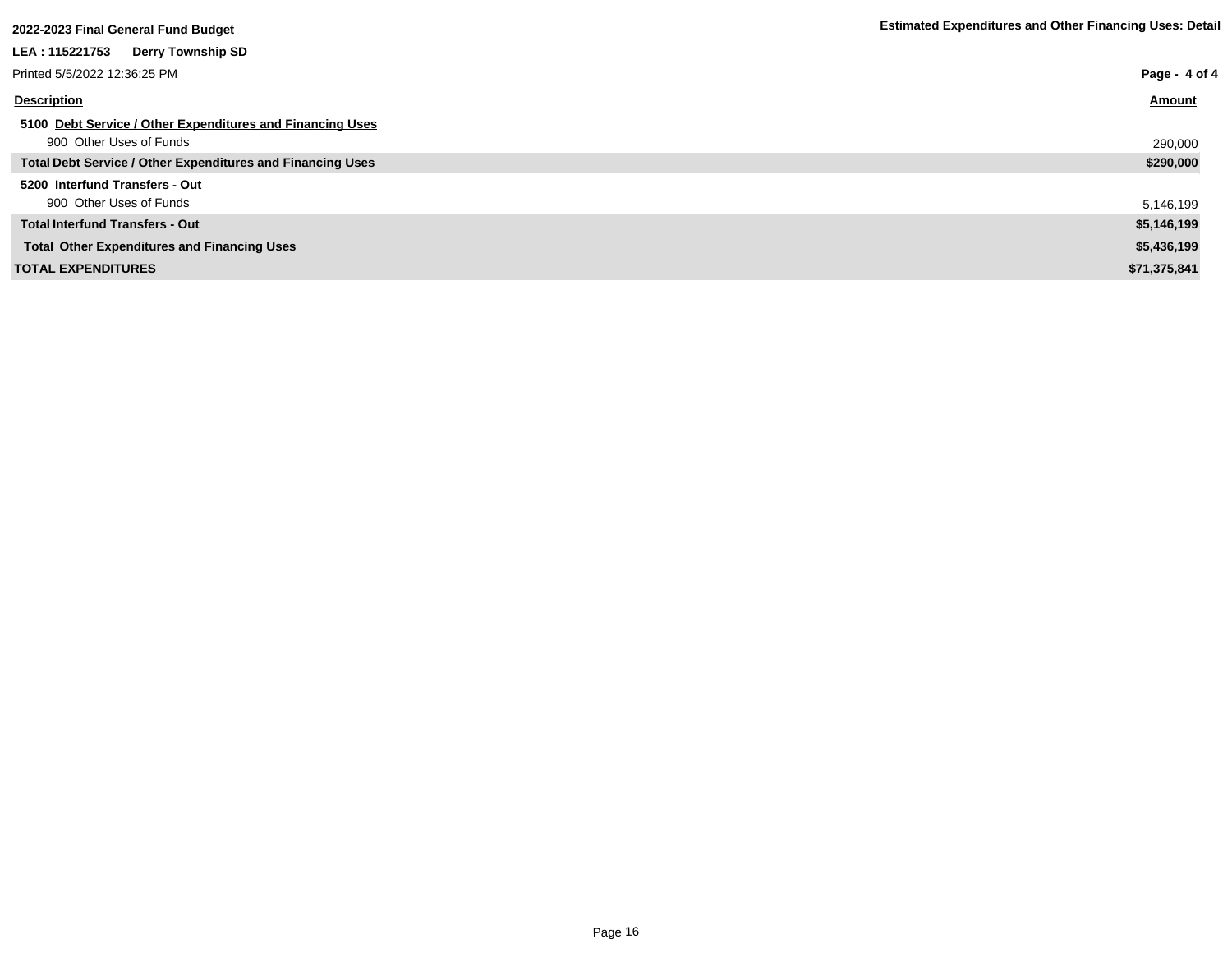| 2022-2023 Final General Fund Budget                          |                     | <b>Schedule Of Cash And Investments (CAIN)</b> |               |
|--------------------------------------------------------------|---------------------|------------------------------------------------|---------------|
| LEA: 115221753<br><b>Derry Township SD</b>                   |                     |                                                |               |
| Printed 5/5/2022 12:36:25 PM                                 |                     |                                                | Page - 1 of 2 |
| <b>Cash and Short-Term Investments</b>                       | 06/30/2022 Estimate | 06/30/2023 Projection                          |               |
| General Fund                                                 | 8,500,000           | 8,500,000                                      |               |
| Public Purpose (Expendable) Trust Fund                       |                     |                                                |               |
| Other Comptroller-Approved Special Revenue Funds             |                     |                                                |               |
| Athletic / School-Sponsored Extra Curricular Activities Fund |                     |                                                |               |
| Capital Reserve Fund - § 690, §1850                          | 1,500,000           | 1,000,000                                      |               |
| Capital Reserve Fund - § 1431                                |                     |                                                |               |
| Other Capital Projects Fund                                  |                     |                                                |               |
| Debt Service Fund                                            |                     |                                                |               |
| Food Service / Cafeteria Operations Fund                     |                     |                                                |               |
| <b>Child Care Operations Fund</b>                            |                     |                                                |               |
| Other Enterprise Funds                                       | 880,000             | 850,000                                        |               |
| <b>Internal Service Fund</b>                                 |                     |                                                |               |
| Private Purpose Trust Fund                                   |                     |                                                |               |
| <b>Investment Trust Fund</b>                                 |                     |                                                |               |
| <b>Pension Trust Fund</b>                                    |                     |                                                |               |
| <b>Activity Fund</b>                                         |                     |                                                |               |
| Other Agency Fund                                            |                     |                                                |               |
| <b>Permanent Fund</b>                                        |                     |                                                |               |
| <b>Total Cash and Short-Term Investments</b>                 | \$10,880,000        | \$10,350,000                                   |               |

| <b>Long-Term Investments</b>                                 | 06/30/2022 Estimate | 06/30/2023 Projection |
|--------------------------------------------------------------|---------------------|-----------------------|
| <b>General Fund</b>                                          |                     |                       |
| Public Purpose (Expendable) Trust Fund                       |                     |                       |
| Other Comptroller-Approved Special Revenue Funds             |                     |                       |
| Athletic / School-Sponsored Extra Curricular Activities Fund |                     |                       |
| Capital Reserve Fund - § 690, §1850                          |                     |                       |
| Capital Reserve Fund - § 1431                                |                     |                       |
| Other Capital Projects Fund                                  |                     |                       |
| Debt Service Fund                                            |                     |                       |
| Food Service / Cafeteria Operations Fund                     |                     |                       |
| Child Care Operations Fund                                   |                     |                       |
| Other Enterprise Funds                                       |                     |                       |
| <b>Internal Service Fund</b>                                 |                     |                       |
| Private Purpose Trust Fund                                   |                     |                       |
| <b>Investment Trust Fund</b>                                 |                     |                       |
| <b>Pension Trust Fund</b>                                    |                     |                       |
| <b>Activity Fund</b>                                         |                     |                       |
| Other Agency Fund                                            |                     |                       |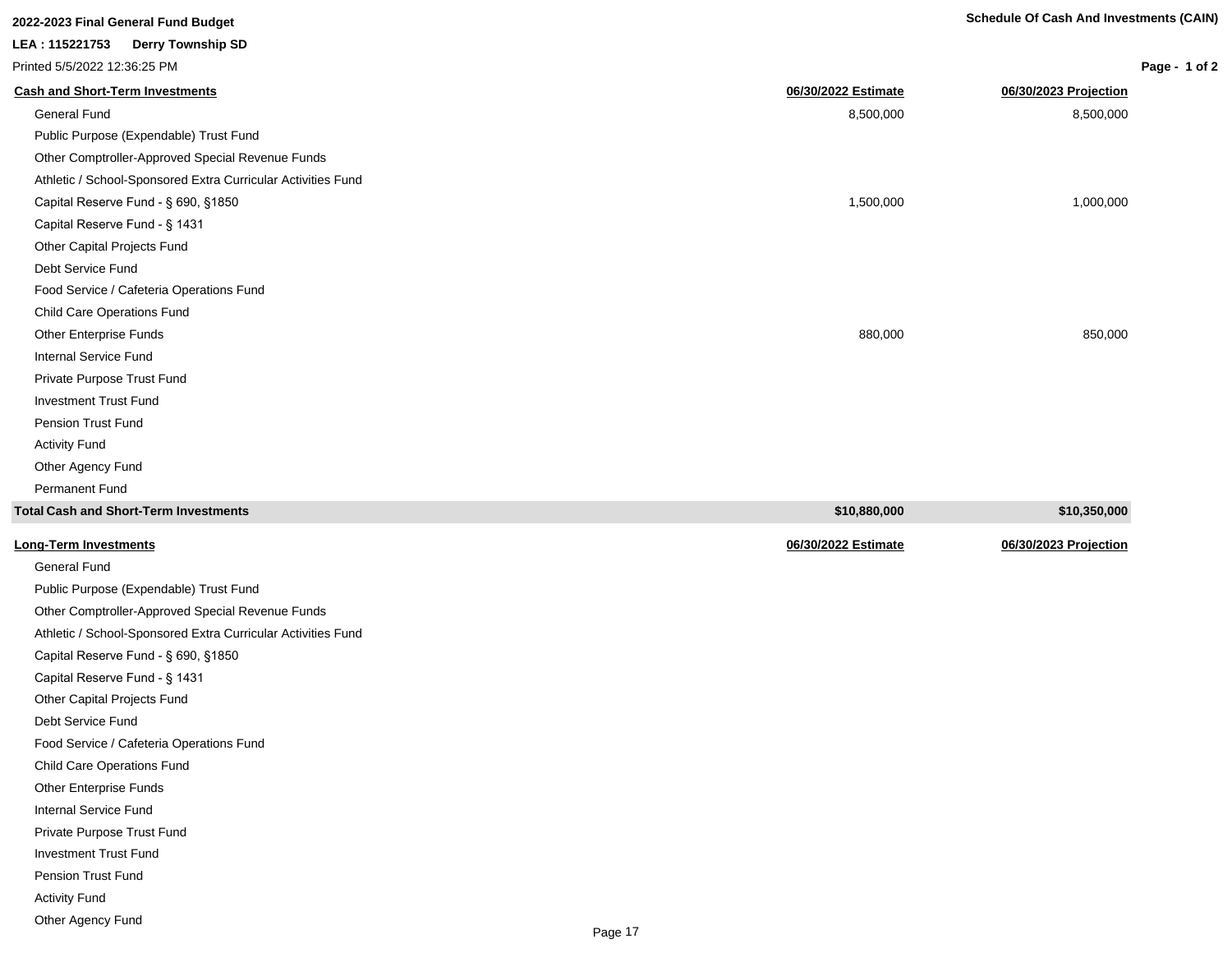| 2022-2023 Final General Fund Budget        |                     | <b>Schedule Of Cash And Investments (CAIN)</b> |                 |
|--------------------------------------------|---------------------|------------------------------------------------|-----------------|
| LEA: 115221753<br><b>Derry Township SD</b> |                     |                                                |                 |
| Printed 5/5/2022 12:36:25 PM               |                     |                                                | Page - $2$ of 2 |
| <b>Long-Term Investments</b>               | 06/30/2022 Estimate | 06/30/2023 Projection                          |                 |
| <b>Permanent Fund</b>                      |                     |                                                |                 |
| <b>Total Long-Term Investments</b>         |                     |                                                |                 |
| <b>TOTAL CASH AND INVESTMENTS</b>          | \$10,880,000        | \$10,350,000                                   |                 |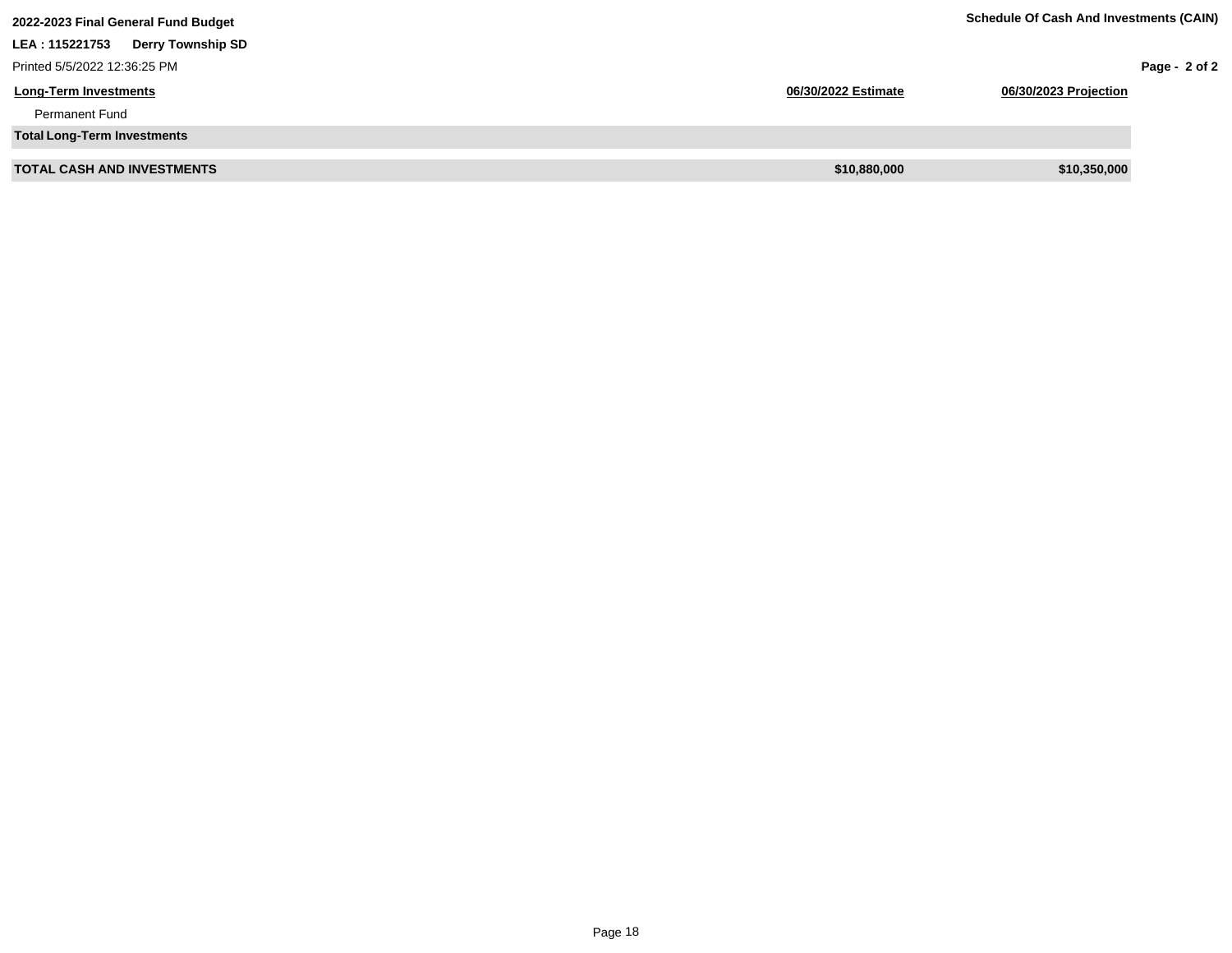| <b>Schedule Of Indebtedness (DEBT)</b> |  |
|----------------------------------------|--|
|                                        |  |

**Page - 1 of 6**

| 2022-2023 Final General Fund Budget | Schedu |
|-------------------------------------|--------|
| LEA: 115221753 Derry Township SD    |        |
| Printed 5/5/2022 12:36:26 PM        |        |
|                                     |        |

| Long-Term Indebtedness                          | 06/30/2022 Estimate | 06/30/2023 Projection |
|-------------------------------------------------|---------------------|-----------------------|
| <b>General Fund</b>                             |                     |                       |
| 0510 Bonds Payable                              | 22,797,419          | 18,801,220            |
| 0520 Extended-Term Financing Agreements Payable |                     |                       |
| 0530 Lease-Purchase Obligations                 |                     |                       |
| 0540 Accumulated Compensated Absences           | 1,701,700           | 1,705,000             |
| 0550 Authority Lease Obligations                | 2,264,374           | 2,300,000             |
| 0560 Other Post-Employment Benefits (OPEB)      | 4,095,000           | 4,095,000             |
| 0599 Other Noncurrent Liabilities               |                     |                       |
| <b>Total General Fund</b>                       | \$30,858,493        | \$26.901.220          |

#### **Public Purpose (Expendable) Trust Fund**

0510 Bonds Payable

0520 Extended-Term Financing Agreements Payable

0530 Lease-Purchase Obligations

0540 Accumulated Compensated Absences

0550 Authority Lease Obligations

0560 Other Post-Employment Benefits (OPEB)

0599 Other Noncurrent Liabilities

**Total Public Purpose (Expendable) Trust Fund**

#### **Other Comptroller-Approved Special Revenue Funds**

0510 Bonds Payable

0520 Extended-Term Financing Agreements Payable

0530 Lease-Purchase Obligations

0540 Accumulated Compensated Absences

0550 Authority Lease Obligations

0560 Other Post-Employment Benefits (OPEB)

0599 Other Noncurrent Liabilities

**Total Other Comptroller-Approved Special Revenue Funds**

#### **Athletic / School-Sponsored Extra Curricular Activities Fund**

0510 Bonds Payable

0520 Extended-Term Financing Agreements Payable

0530 Lease-Purchase Obligations

0540 Accumulated Compensated Absences

0550 Authority Lease Obligations

0560 Other Post-Employment Benefits (OPEB)

0599 Other Noncurrent Liabilities

**Total Athletic / School-Sponsored Extra Curricular Activities Fund**

#### Capital Reserve Fund - § 690, §1850

0510 Bonds Payable

0520 Extended-Term Financing Agreements Payable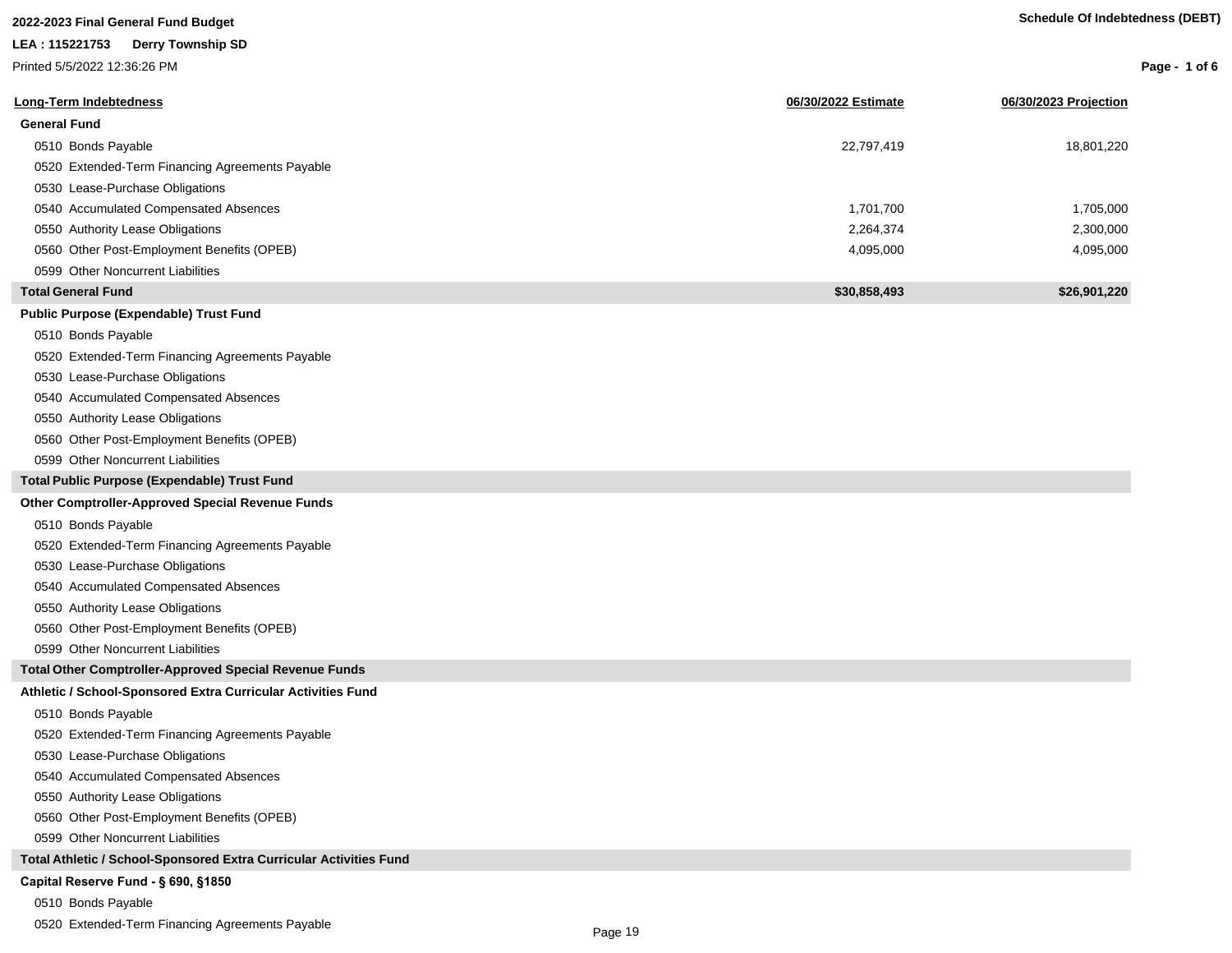## **2022-2023 Final General Fund Budget Schedule Of Indebtedness (DEBT)**

**LEA : 115221753 Derry Township SD**

Printed 5/5/2022 12:36:26 PM

#### **Long-Term Indebtedness 06/30/2022 Estimate 06/30/2023 Projection**

0530 Lease-Purchase Obligations

0540 Accumulated Compensated Absences

0550 Authority Lease Obligations

0560 Other Post-Employment Benefits (OPEB)

0599 Other Noncurrent Liabilities

#### **Total Capital Reserve Fund - § 690, §1850**

#### Capital Reserve Fund - § 1431

0510 Bonds Payable

0520 Extended-Term Financing Agreements Payable

0530 Lease-Purchase Obligations

0540 Accumulated Compensated Absences

0550 Authority Lease Obligations

0560 Other Post-Employment Benefits (OPEB)

0599 Other Noncurrent Liabilities

#### **Total Capital Reserve Fund - § 1431**

#### **Other Capital Projects Fund**

0510 Bonds Payable

0520 Extended-Term Financing Agreements Payable

0530 Lease-Purchase Obligations

0540 Accumulated Compensated Absences

0550 Authority Lease Obligations

0560 Other Post-Employment Benefits (OPEB)

0599 Other Noncurrent Liabilities

#### **Total Other Capital Projects Fund**

#### **Debt Service Fund**

0510 Bonds Payable

0520 Extended-Term Financing Agreements Payable

0530 Lease-Purchase Obligations

0540 Accumulated Compensated Absences

0550 Authority Lease Obligations

0560 Other Post-Employment Benefits (OPEB)

0599 Other Noncurrent Liabilities

#### **Total Debt Service Fund**

#### **Food Service / Cafeteria Operations Fund**

0510 Bonds Payable

0520 Extended-Term Financing Agreements Payable

0530 Lease-Purchase Obligations

0540 Accumulated Compensated Absences

0550 Authority Lease Obligations

**Page - 2 of 6**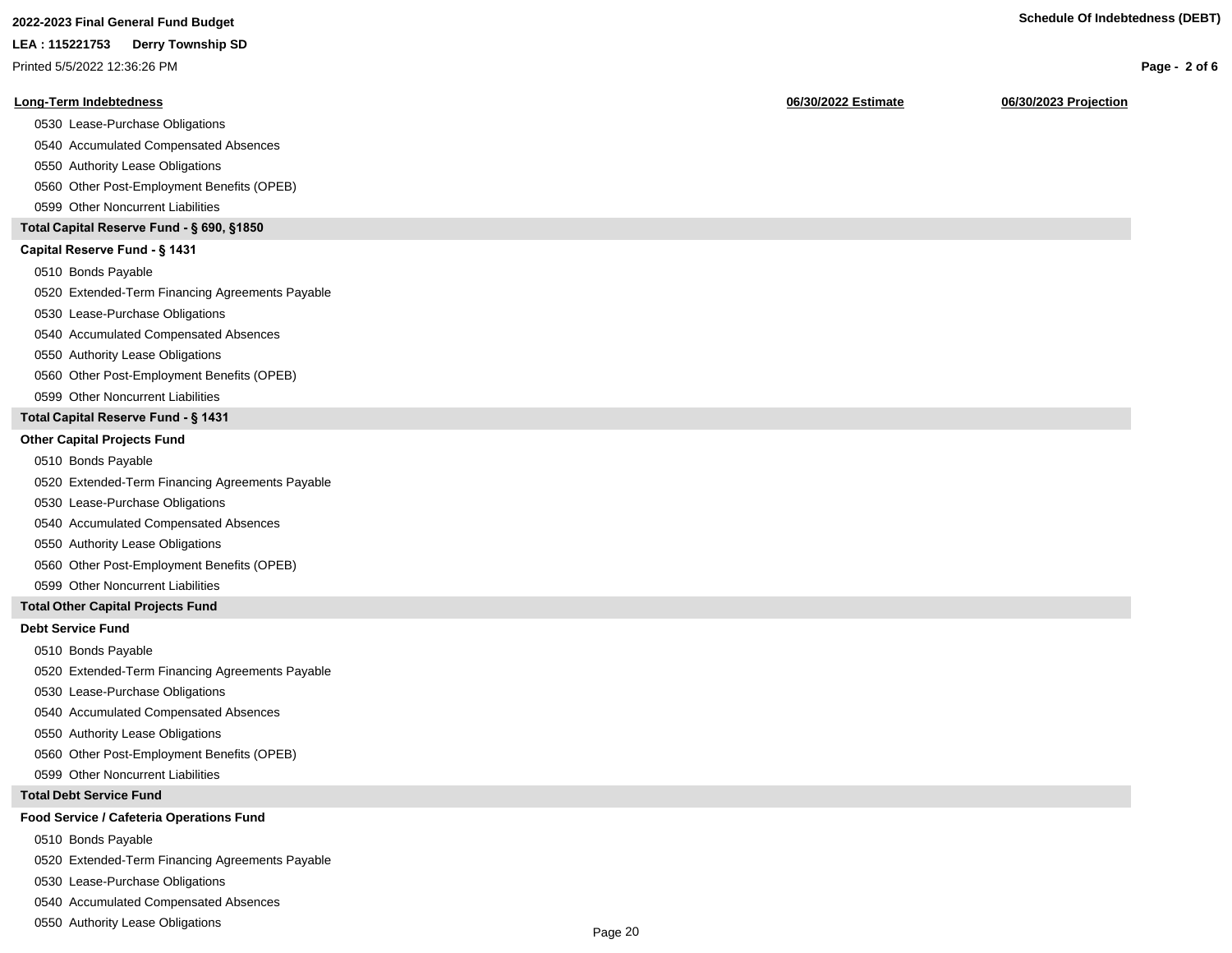**Page - 3 of 6**

## **2022-2023 Final General Fund Budget Schedule Of Indebtedness (DEBT)**

#### **LEA : 115221753 Derry Township SD**

Printed 5/5/2022 12:36:26 PM

#### **Long-Term Indebtedness 06/30/2022 Estimate 06/30/2023 Projection**

0560 Other Post-Employment Benefits (OPEB)

0599 Other Noncurrent Liabilities

#### **Total Food Service / Cafeteria Operations Fund**

#### **Child Care Operations Fund**

0510 Bonds Payable

0520 Extended-Term Financing Agreements Payable

- 0530 Lease-Purchase Obligations
- 0540 Accumulated Compensated Absences
- 0550 Authority Lease Obligations
- 0560 Other Post-Employment Benefits (OPEB)
- 0599 Other Noncurrent Liabilities

#### **Total Child Care Operations Fund**

#### **Other Enterprise Funds**

- 0510 Bonds Payable
- 0520 Extended-Term Financing Agreements Payable
- 0530 Lease-Purchase Obligations
- 0540 Accumulated Compensated Absences
- 0550 Authority Lease Obligations
- 0560 Other Post-Employment Benefits (OPEB)
- 0599 Other Noncurrent Liabilities

#### **Total Other Enterprise Funds**

#### **Internal Service Fund**

- 0510 Bonds Payable
- 0520 Extended-Term Financing Agreements Payable
- 0530 Lease-Purchase Obligations
- 0540 Accumulated Compensated Absences
- 0550 Authority Lease Obligations
- 0560 Other Post-Employment Benefits (OPEB)
- 0599 Other Noncurrent Liabilities

#### **Total Internal Service Fund**

#### **Private Purpose Trust Fund**

- 0510 Bonds Payable
- 0520 Extended-Term Financing Agreements Payable
- 0530 Lease-Purchase Obligations
- 0540 Accumulated Compensated Absences
- 0550 Authority Lease Obligations
- 0560 Other Post-Employment Benefits (OPEB)
- 0599 Other Noncurrent Liabilities

#### **Total Private Purpose Trust Fund**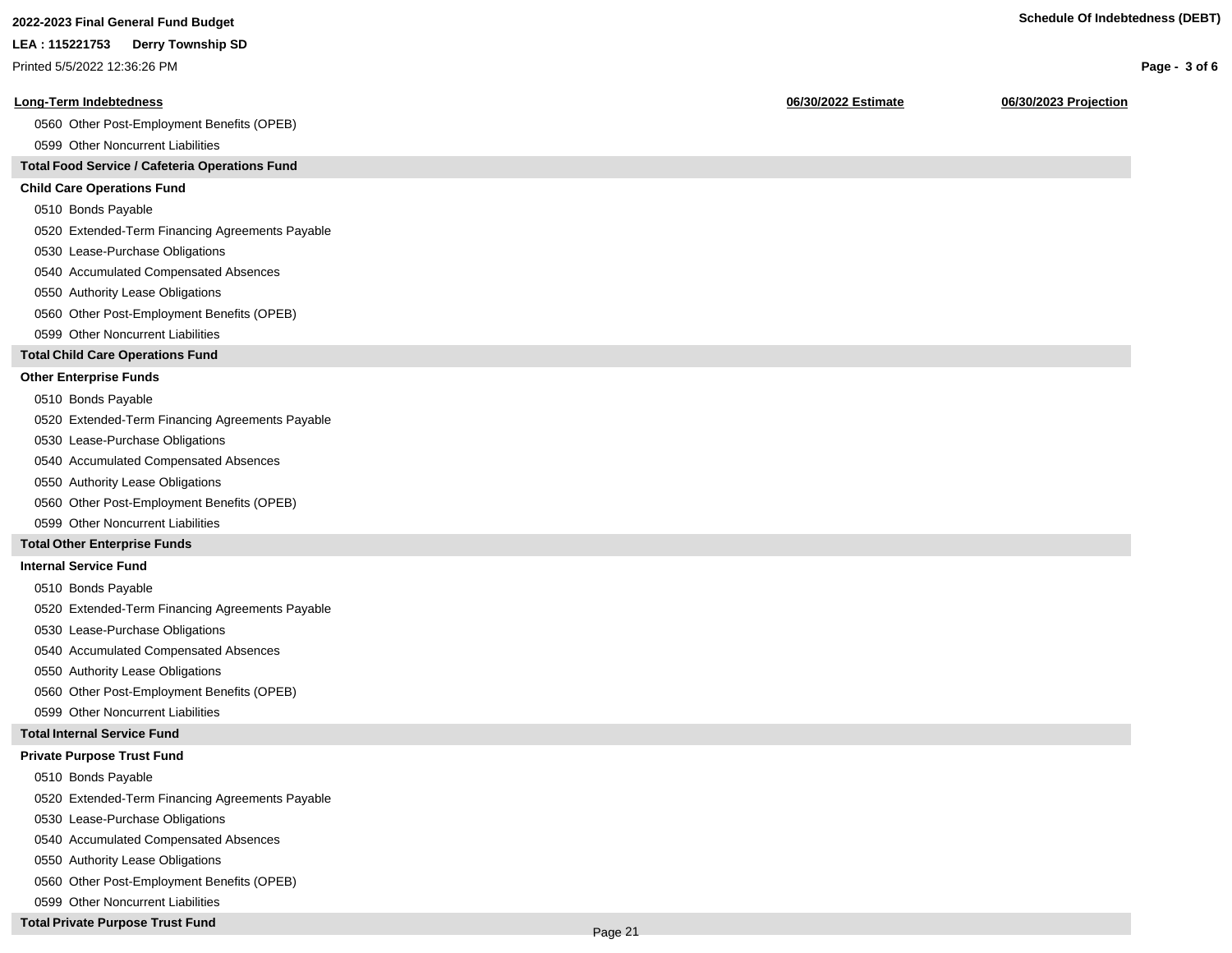## **2022-2023 Final General Fund Budget Schedule Of Indebtedness (DEBT)**

#### **LEA : 115221753 Derry Township SD**

Printed 5/5/2022 12:36:26 PM

#### **Long-Term Indebtedness 06/30/2022 Estimate 06/30/2023 Projection**

#### **Investment Trust Fund**

0510 Bonds Payable

0520 Extended-Term Financing Agreements Payable

- 0530 Lease-Purchase Obligations
- 0540 Accumulated Compensated Absences
- 0550 Authority Lease Obligations
- 0560 Other Post-Employment Benefits (OPEB)
- 0599 Other Noncurrent Liabilities

#### **Total Investment Trust Fund**

#### **Pension Trust Fund**

0510 Bonds Payable

0520 Extended-Term Financing Agreements Payable

- 0530 Lease-Purchase Obligations
- 0540 Accumulated Compensated Absences
- 0550 Authority Lease Obligations
- 0560 Other Post-Employment Benefits (OPEB)
- 0599 Other Noncurrent Liabilities

#### **Total Pension Trust Fund**

#### **Activity Fund**

0510 Bonds Payable

0520 Extended-Term Financing Agreements Payable

- 0530 Lease-Purchase Obligations
- 0540 Accumulated Compensated Absences
- 0550 Authority Lease Obligations
- 0560 Other Post-Employment Benefits (OPEB)
- 0599 Other Noncurrent Liabilities

#### **Total Activity Fund**

#### **Other Agency Fund**

- 0510 Bonds Payable
- 0520 Extended-Term Financing Agreements Payable
- 0530 Lease-Purchase Obligations
- 0540 Accumulated Compensated Absences
- 0550 Authority Lease Obligations
- 0560 Other Post-Employment Benefits (OPEB)
- 0599 Other Noncurrent Liabilities

#### **Total Other Agency Fund**

#### **Permanent Fund**

- 0510 Bonds Payable
- 0520 Extended-Term Financing Agreements Payable

**Page - 4 of 6**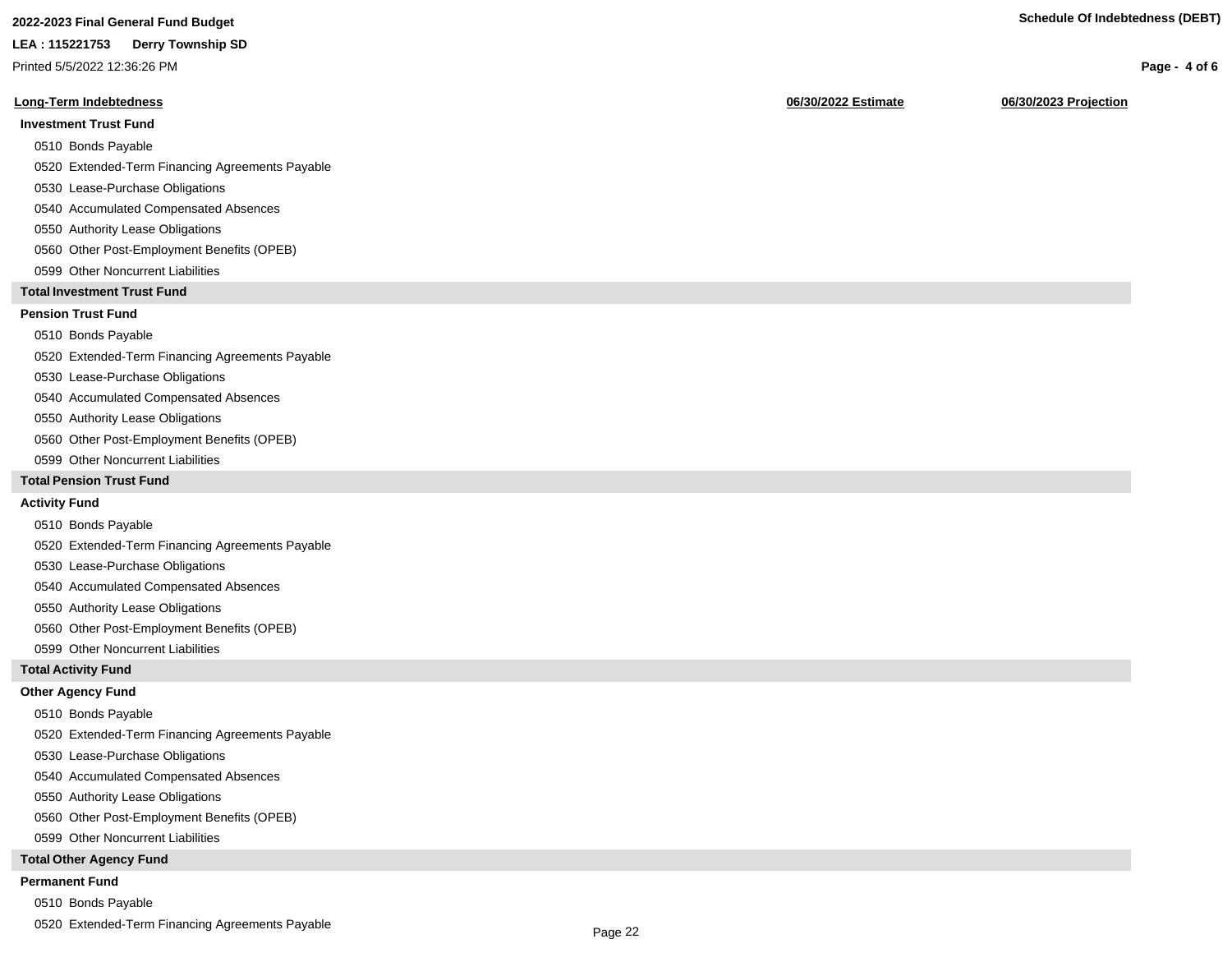| 2022-2023 Final General Fund Budget        |                     | Schedule Of Indebtedness (DEBT) |
|--------------------------------------------|---------------------|---------------------------------|
| LEA: 115221753<br><b>Derry Township SD</b> |                     |                                 |
| Printed 5/5/2022 12:36:26 PM               |                     | Page - $5$ of 6                 |
| Long-Term Indebtedness                     | 06/30/2022 Estimate | 06/30/2023 Projection           |
| 0530 Lease-Purchase Obligations            |                     |                                 |
| 0540 Accumulated Compensated Absences      |                     |                                 |
| 0550 Authority Lease Obligations           |                     |                                 |
| 0560 Other Post-Employment Benefits (OPEB) |                     |                                 |
| 0599 Other Noncurrent Liabilities          |                     |                                 |
| <b>Total Permanent Fund</b>                |                     |                                 |
| <b>Total Long-Term Indebtedness</b>        | \$30,858,493        | \$26,901,220                    |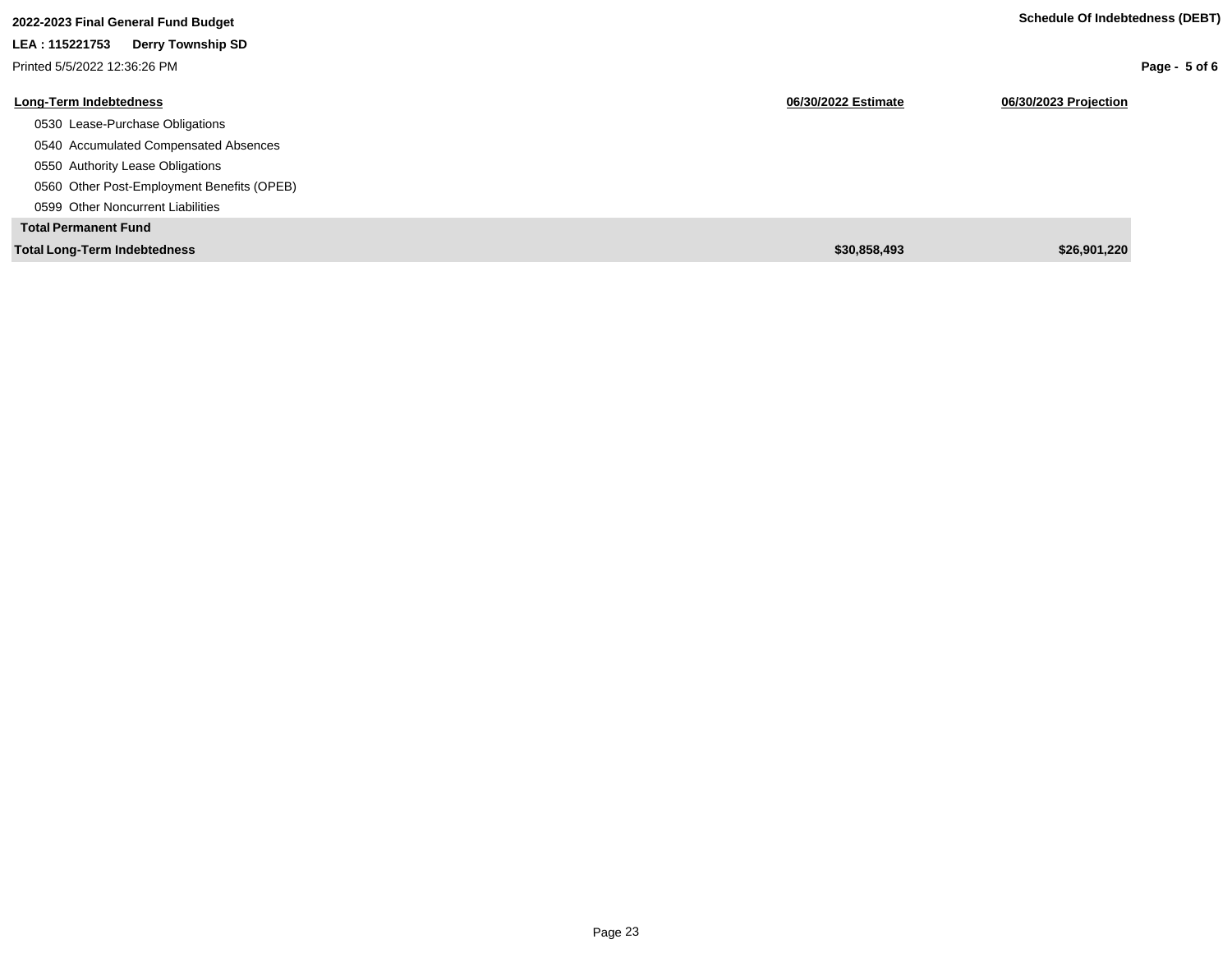**Page - 6 of 6**

## **2022-2023 Final General Fund Budget Schedule Of Indebtedness (DEBT)**

**LEA : 115221753 Derry Township SD**

Printed 5/5/2022 12:36:26 PM

| <b>Short-Term Payables</b>                                   | 06/30/2022 Estimate | 06/30/2023 Projection |
|--------------------------------------------------------------|---------------------|-----------------------|
| <b>General Fund</b>                                          |                     |                       |
| Public Purpose (Expendable) Trust Fund                       |                     |                       |
| Other Comptroller-Approved Special Revenue Funds             |                     |                       |
| Athletic / School-Sponsored Extra Curricular Activities Fund |                     |                       |
| Capital Reserve Fund - § 690, §1850                          |                     |                       |
| Capital Reserve Fund - § 1431                                |                     |                       |
| Other Capital Projects Fund                                  |                     |                       |
| Debt Service Fund                                            |                     |                       |
| Food Service / Cafeteria Operations Fund                     |                     |                       |
| Child Care Operations Fund                                   |                     |                       |
| Other Enterprise Funds                                       |                     |                       |
| Internal Service Fund                                        |                     |                       |
| Private Purpose Trust Fund                                   |                     |                       |
| <b>Investment Trust Fund</b>                                 |                     |                       |
| Pension Trust Fund                                           |                     |                       |
| <b>Activity Fund</b>                                         |                     |                       |
| Other Agency Fund                                            |                     |                       |
| <b>Permanent Fund</b>                                        |                     |                       |
| <b>Total Short-Term Payables</b>                             |                     |                       |
| <b>TOTAL INDEBTEDNESS</b>                                    | \$30,858,493        | \$26,901,220          |